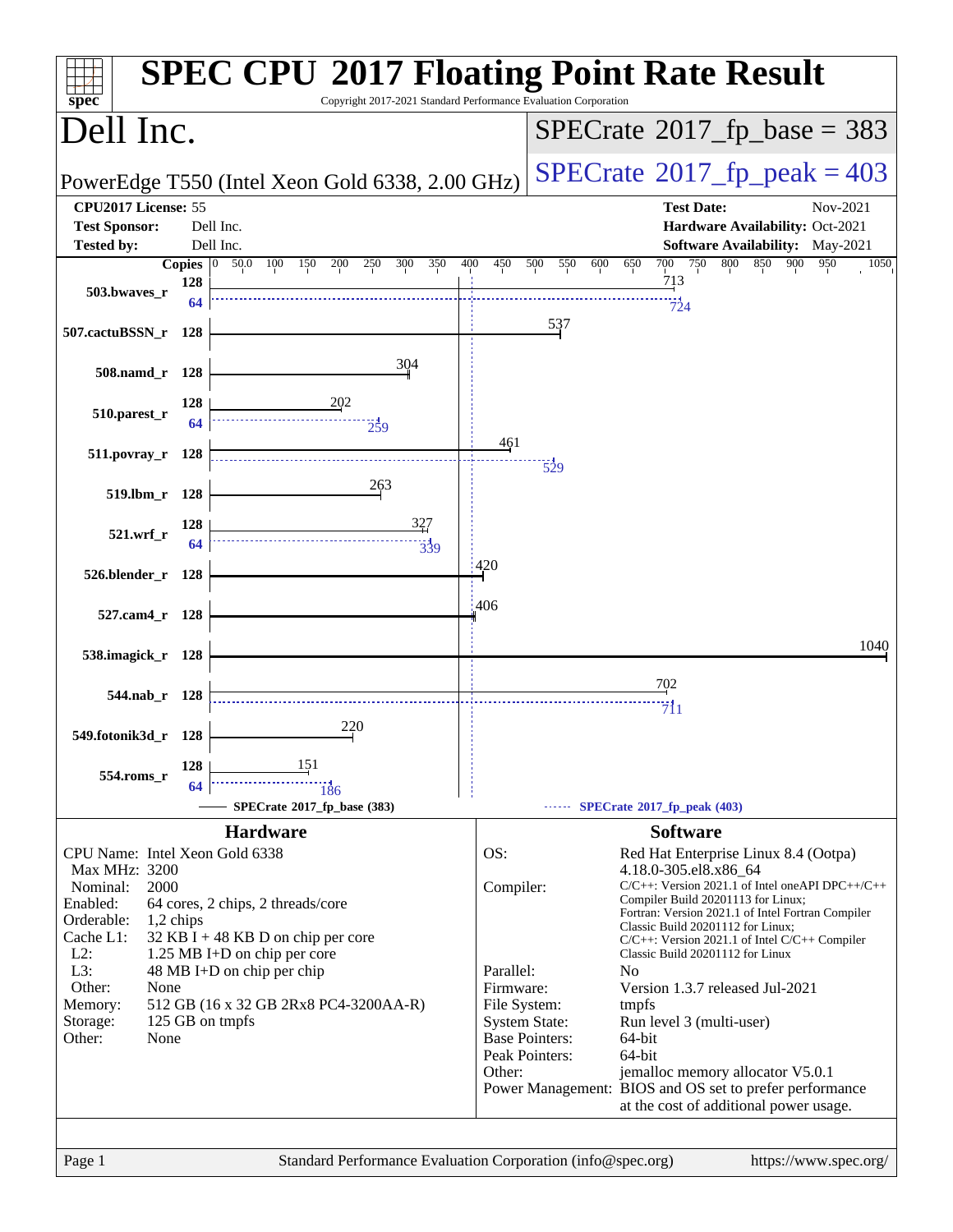| <b>SPEC CPU®2017 Floating Point Rate Result</b><br>ĦТ<br>Copyright 2017-2021 Standard Performance Evaluation Corporation<br>spec |                     |                |       |                |              |                                                                                                          |       |                                 |                |                   |                |              |                                            |              |
|----------------------------------------------------------------------------------------------------------------------------------|---------------------|----------------|-------|----------------|--------------|----------------------------------------------------------------------------------------------------------|-------|---------------------------------|----------------|-------------------|----------------|--------------|--------------------------------------------|--------------|
| Dell Inc.                                                                                                                        |                     |                |       |                |              |                                                                                                          |       |                                 |                |                   |                |              | $SPECrate$ <sup>®</sup> 2017_fp_base = 383 |              |
| $SPECTate@2017_fp\_peak = 403$<br>PowerEdge T550 (Intel Xeon Gold 6338, 2.00 GHz)                                                |                     |                |       |                |              |                                                                                                          |       |                                 |                |                   |                |              |                                            |              |
|                                                                                                                                  | CPU2017 License: 55 |                |       |                |              |                                                                                                          |       |                                 |                | <b>Test Date:</b> |                | Nov-2021     |                                            |              |
| <b>Test Sponsor:</b>                                                                                                             | Dell Inc.           |                |       |                |              |                                                                                                          |       | Hardware Availability: Oct-2021 |                |                   |                |              |                                            |              |
| <b>Tested by:</b>                                                                                                                | Dell Inc.           |                |       |                |              |                                                                                                          |       |                                 |                |                   |                |              | <b>Software Availability:</b> May-2021     |              |
| <b>Results Table</b>                                                                                                             |                     |                |       |                |              |                                                                                                          |       |                                 |                |                   |                |              |                                            |              |
|                                                                                                                                  |                     |                |       | <b>Base</b>    |              |                                                                                                          |       |                                 |                |                   | Peak           |              |                                            |              |
| <b>Benchmark</b>                                                                                                                 | <b>Copies</b>       | <b>Seconds</b> | Ratio | <b>Seconds</b> | <b>Ratio</b> | <b>Seconds</b>                                                                                           | Ratio | <b>Copies</b>                   | <b>Seconds</b> | <b>Ratio</b>      | <b>Seconds</b> | <b>Ratio</b> | <b>Seconds</b>                             | <b>Ratio</b> |
| 503.bwaves_r                                                                                                                     | 128                 | 1798           | 714   | 1799           | 713          |                                                                                                          |       | 64                              | 886            | 724               | 887            | 724          |                                            |              |
| 507.cactuBSSN_r                                                                                                                  | 128                 | 302            | 537   | 300            | 540          |                                                                                                          |       | 128                             | 302            | 537               | 300            | 540          |                                            |              |
| 508.namd r                                                                                                                       | 128                 | 400            | 304   | 397            | 306          |                                                                                                          |       | 128                             | 400            | 304               | 397            | 306          |                                            |              |
| 510.parest_r                                                                                                                     | 128                 | 1660           | 202   | 1656           | 202          |                                                                                                          |       | 64                              | 646            | 259               | 644            | 260          |                                            |              |
| 511.povray_r                                                                                                                     | 128                 | 646            | 463   | 648            | 461          |                                                                                                          |       | 128                             | 564            | 530               | 565            | 529          |                                            |              |
| 519.1bm r                                                                                                                        | 128                 | 513            | 263   | 513            | 263          |                                                                                                          |       | 128                             | 513            | 263               | 513            | 263          |                                            |              |
| $521$ .wrf r                                                                                                                     | 128                 | 877            | 327   | 856            | 335          |                                                                                                          |       | 64                              | 423            | 339               | 423            | 339          |                                            |              |
| 526.blender_r                                                                                                                    | 128                 | 463            | 421   | 464            | 420          |                                                                                                          |       | 128                             | 463            | 421               | 464            | 420          |                                            |              |
| 527.cam4_r                                                                                                                       | 128                 | 549            | 408   | 552            | 406          |                                                                                                          |       | 128                             | 549            | 408               | 552            | 406          |                                            |              |
| 538.imagick_r                                                                                                                    | 128                 | 306            | 1040  | 306            | 1040         |                                                                                                          |       | 128                             | 306            | <b>1040</b>       | 306            | 1040         |                                            |              |
| 544.nab r                                                                                                                        | 128                 | 307            | 702   | 307            | 702          |                                                                                                          |       | 128                             | <b>303</b>     | 711               | 302            | 713          |                                            |              |
| 549.fotonik3d_r                                                                                                                  | 128                 | 2272           | 220   | 2271           | 220          |                                                                                                          |       | 128                             | 2272           | 220               | 2271           | 220          |                                            |              |
| 554.roms_r                                                                                                                       | 128                 | 1344           | 151   | 1340           | 152          |                                                                                                          |       | 64                              | 545            | 186               | 547            | 186          |                                            |              |
| $SPECrate*2017_fp\_base =$                                                                                                       |                     |                | 383   |                |              |                                                                                                          |       |                                 |                |                   |                |              |                                            |              |
| $SPECrate^{\otimes}2017$ _fp_peak =                                                                                              |                     |                | 403   |                |              |                                                                                                          |       |                                 |                |                   |                |              |                                            |              |
|                                                                                                                                  |                     |                |       |                |              | Results appear in the order in which they were run. Bold underlined text indicates a median measurement. |       |                                 |                |                   |                |              |                                            |              |
| <b>Submit Notes</b>                                                                                                              |                     |                |       |                |              |                                                                                                          |       |                                 |                |                   |                |              |                                            |              |

 The numactl mechanism was used to bind copies to processors. The config file option 'submit' was used to generate numactl commands to bind each copy to a specific processor. For details, please see the config file.

### **[Operating System Notes](http://www.spec.org/auto/cpu2017/Docs/result-fields.html#OperatingSystemNotes)**

Stack size set to unlimited using "ulimit -s unlimited"

### **[Environment Variables Notes](http://www.spec.org/auto/cpu2017/Docs/result-fields.html#EnvironmentVariablesNotes)**

Environment variables set by runcpu before the start of the run: LD\_LIBRARY\_PATH = "/mnt/ramdisk/cpu2017-1.1.8-ic2021.1/lib/intel64:/mnt/ramdisk/cpu2017-1. 1.8-ic2021.1/je5.0.1-64" MALLOC\_CONF = "retain:true"

### **[General Notes](http://www.spec.org/auto/cpu2017/Docs/result-fields.html#GeneralNotes)**

 Binaries compiled on a system with 1x Intel Core i9-7980XE CPU + 64GB RAM memory using Red Hat Enterprise Linux 8.1 Transparent Huge Pages enabled by default

### **(Continued on next page)**

Page 2 Standard Performance Evaluation Corporation [\(info@spec.org\)](mailto:info@spec.org) <https://www.spec.org/>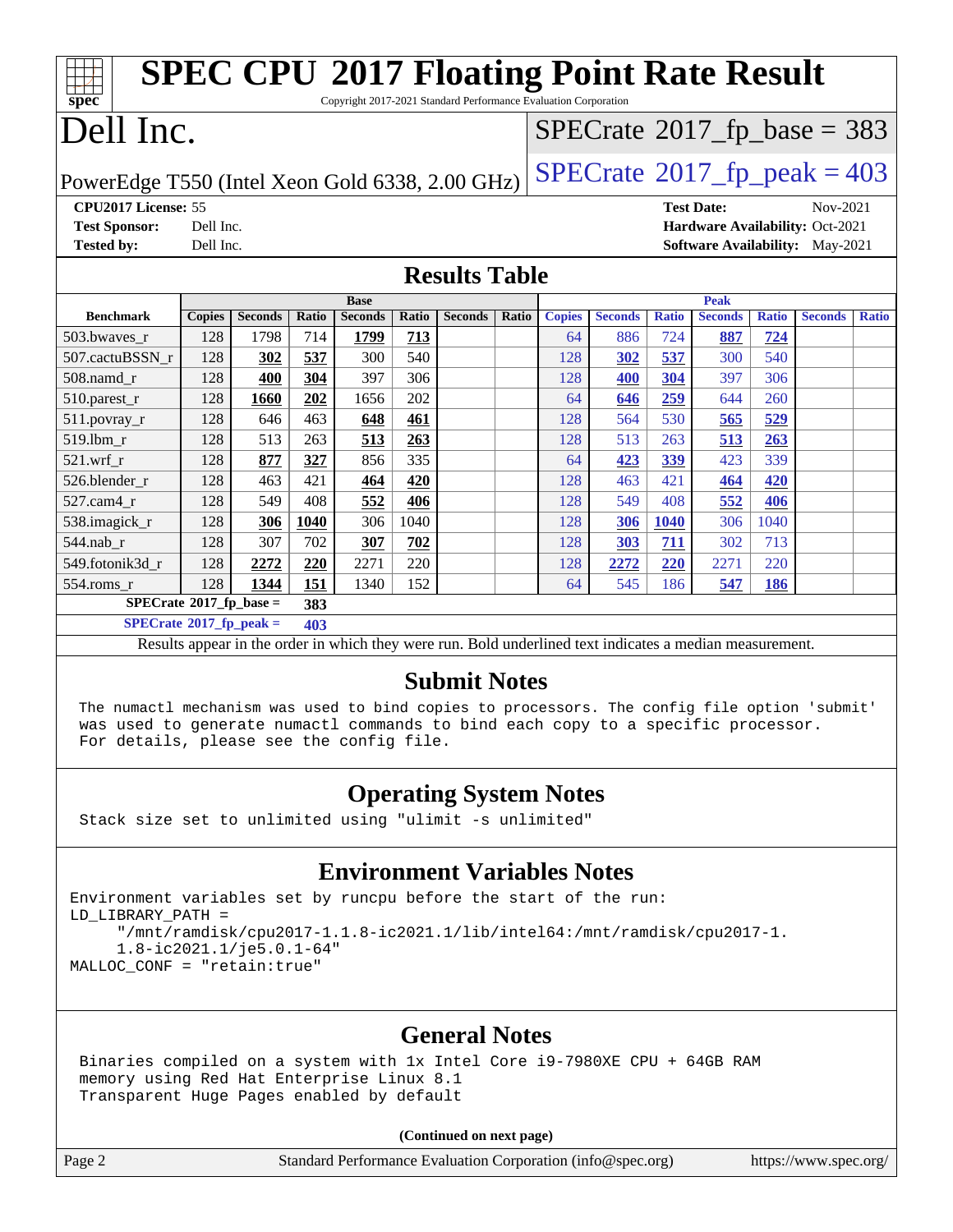| <b>SPEC CPU®2017 Floating Point Rate Result</b><br>$spec*$<br>Copyright 2017-2021 Standard Performance Evaluation Corporation                                                                                                                                                                                                                                                                                                                                                                                                                                                                                                                                                                                                                                                                          |                                                                                                            |  |  |  |  |  |  |
|--------------------------------------------------------------------------------------------------------------------------------------------------------------------------------------------------------------------------------------------------------------------------------------------------------------------------------------------------------------------------------------------------------------------------------------------------------------------------------------------------------------------------------------------------------------------------------------------------------------------------------------------------------------------------------------------------------------------------------------------------------------------------------------------------------|------------------------------------------------------------------------------------------------------------|--|--|--|--|--|--|
| Dell Inc.                                                                                                                                                                                                                                                                                                                                                                                                                                                                                                                                                                                                                                                                                                                                                                                              | $SPECrate^{\circ}2017$ _fp_base = 383                                                                      |  |  |  |  |  |  |
| PowerEdge T550 (Intel Xeon Gold 6338, 2.00 GHz)                                                                                                                                                                                                                                                                                                                                                                                                                                                                                                                                                                                                                                                                                                                                                        | $SPECTate@2017_fp\_peak = 403$                                                                             |  |  |  |  |  |  |
| CPU2017 License: 55<br><b>Test Sponsor:</b><br>Dell Inc.<br><b>Tested by:</b><br>Dell Inc.                                                                                                                                                                                                                                                                                                                                                                                                                                                                                                                                                                                                                                                                                                             | <b>Test Date:</b><br>Nov-2021<br>Hardware Availability: Oct-2021<br><b>Software Availability:</b> May-2021 |  |  |  |  |  |  |
|                                                                                                                                                                                                                                                                                                                                                                                                                                                                                                                                                                                                                                                                                                                                                                                                        |                                                                                                            |  |  |  |  |  |  |
| <b>General Notes (Continued)</b><br>Prior to runcpu invocation<br>Filesystem page cache synced and cleared with:<br>sync: echo 3> /proc/sys/vm/drop_caches<br>runcpu command invoked through numactl i.e.:<br>numactl --interleave=all runcpu <etc><br/>jemalloc, a general purpose malloc implementation<br/>built with the RedHat Enterprise 7.5, and the system compiler gcc 4.8.5<br/>sources available from jemalloc.net or https://github.com/jemalloc/jemalloc/releases<br/>NA: The test sponsor attests, as of date of publication, that CVE-2017-5754 (Meltdown)<br/>is mitigated in the system as tested and documented.<br/>Yes: The test sponsor attests, as of date of publication, that CVE-2017-5753 (Spectre variant 1)<br/>is mitigated in the system as tested and documented.</etc> |                                                                                                            |  |  |  |  |  |  |
| Yes: The test sponsor attests, as of date of publication, that CVE-2017-5715 (Spectre variant 2)<br>is mitigated in the system as tested and documented.<br>Benchmark run from a 125 GB ramdisk created with the cmd: "mount -t tmpfs -o size=125G tmpfs /mnt/ramdisk"                                                                                                                                                                                                                                                                                                                                                                                                                                                                                                                                 |                                                                                                            |  |  |  |  |  |  |
|                                                                                                                                                                                                                                                                                                                                                                                                                                                                                                                                                                                                                                                                                                                                                                                                        |                                                                                                            |  |  |  |  |  |  |
| <b>Platform Notes</b>                                                                                                                                                                                                                                                                                                                                                                                                                                                                                                                                                                                                                                                                                                                                                                                  |                                                                                                            |  |  |  |  |  |  |
| BIOS settings:<br>Sub NUMA Cluster : 2-Way Clustering<br>Virtualization Technology : Disabled                                                                                                                                                                                                                                                                                                                                                                                                                                                                                                                                                                                                                                                                                                          |                                                                                                            |  |  |  |  |  |  |
| System Profile : Custom<br>CPU Power Management : Maximum Performance<br>C1E : Disabled<br>C States : Autonomous<br>Memory Patrol Scrub: Disabled<br>Energy Efficiency Policy : Performance<br>CPU Interconnect Bus Link<br>Power Management : Disabled<br>PCI ASPM L1 Link<br>Power Management : Disabled                                                                                                                                                                                                                                                                                                                                                                                                                                                                                             |                                                                                                            |  |  |  |  |  |  |
| Sysinfo program /mnt/ramdisk/cpu2017-1.1.8-ic2021.1/bin/sysinfo<br>Rev: r6622 of 2021-04-07 982a61ec0915b55891ef0e16acafc64d<br>running on localhost.localdomain Fri Nov 19 19:13:51 2021                                                                                                                                                                                                                                                                                                                                                                                                                                                                                                                                                                                                              |                                                                                                            |  |  |  |  |  |  |
| SUT (System Under Test) info as seen by some common utilities.<br>For more information on this section, see<br>https://www.spec.org/cpu2017/Docs/config.html#sysinfo                                                                                                                                                                                                                                                                                                                                                                                                                                                                                                                                                                                                                                   |                                                                                                            |  |  |  |  |  |  |
| From /proc/cpuinfo<br>model name : Intel(R) Xeon(R) Gold 6338 CPU @ 2.00GHz                                                                                                                                                                                                                                                                                                                                                                                                                                                                                                                                                                                                                                                                                                                            |                                                                                                            |  |  |  |  |  |  |
| (Continued on next page)                                                                                                                                                                                                                                                                                                                                                                                                                                                                                                                                                                                                                                                                                                                                                                               |                                                                                                            |  |  |  |  |  |  |
| Standard Performance Evaluation Corporation (info@spec.org)<br>Page 3                                                                                                                                                                                                                                                                                                                                                                                                                                                                                                                                                                                                                                                                                                                                  | https://www.spec.org/                                                                                      |  |  |  |  |  |  |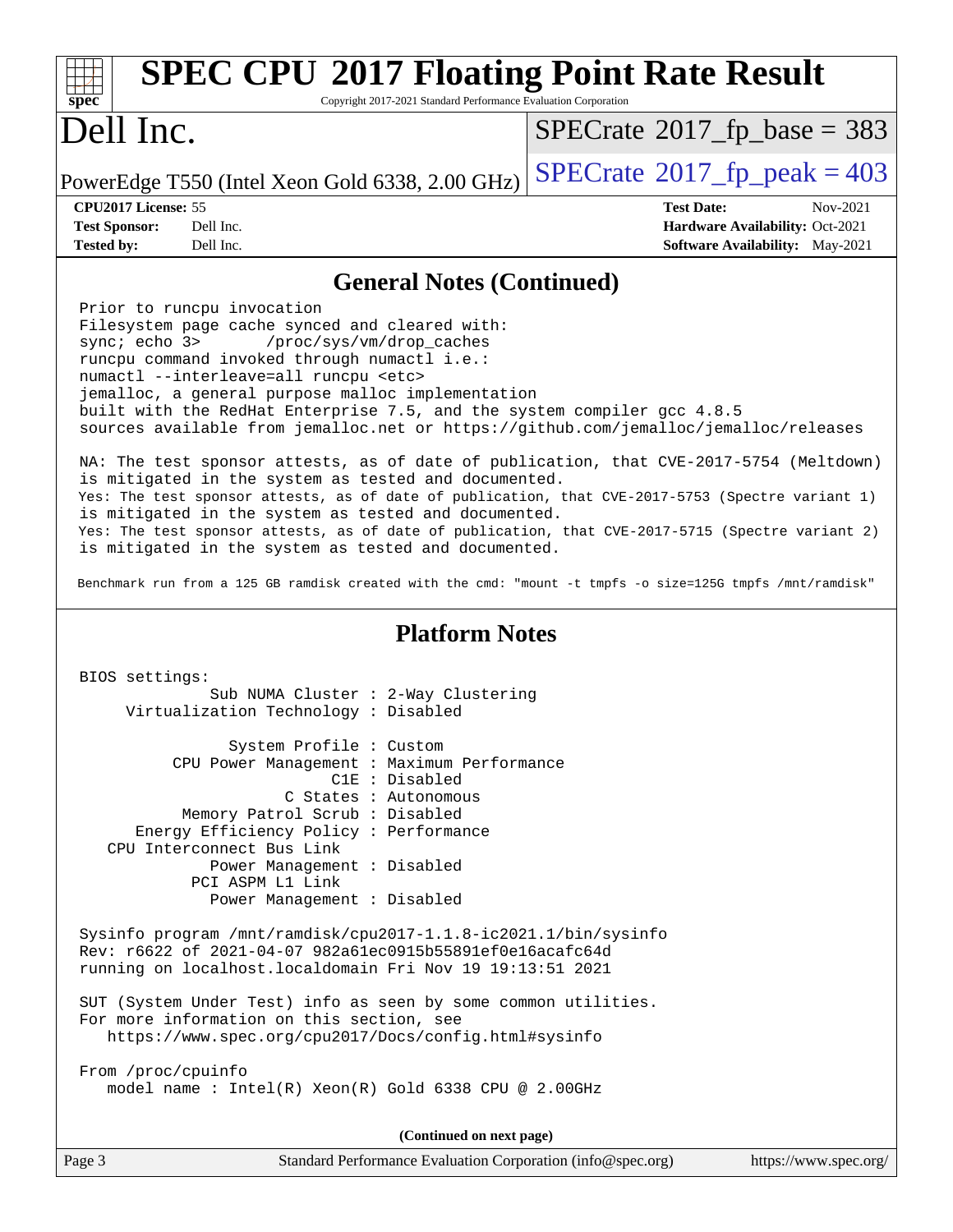| spec <sup>®</sup>                                                                                                                                                                                                                                                                                                                                                                                                                                                                                                                                                                                                                  | <b>SPEC CPU®2017 Floating Point Rate Result</b><br>Copyright 2017-2021 Standard Performance Evaluation Corporation                                                                                                                                                                                                                                                                                                                                                                                                                                                                                                                                                                                                             |                                            |                                                                                       |
|------------------------------------------------------------------------------------------------------------------------------------------------------------------------------------------------------------------------------------------------------------------------------------------------------------------------------------------------------------------------------------------------------------------------------------------------------------------------------------------------------------------------------------------------------------------------------------------------------------------------------------|--------------------------------------------------------------------------------------------------------------------------------------------------------------------------------------------------------------------------------------------------------------------------------------------------------------------------------------------------------------------------------------------------------------------------------------------------------------------------------------------------------------------------------------------------------------------------------------------------------------------------------------------------------------------------------------------------------------------------------|--------------------------------------------|---------------------------------------------------------------------------------------|
| Dell Inc.                                                                                                                                                                                                                                                                                                                                                                                                                                                                                                                                                                                                                          |                                                                                                                                                                                                                                                                                                                                                                                                                                                                                                                                                                                                                                                                                                                                | $SPECrate^{\circ}2017$ fp base = 383       |                                                                                       |
| PowerEdge T550 (Intel Xeon Gold 6338, 2.00 GHz)                                                                                                                                                                                                                                                                                                                                                                                                                                                                                                                                                                                    |                                                                                                                                                                                                                                                                                                                                                                                                                                                                                                                                                                                                                                                                                                                                | $SPECTate$ <sup>®</sup> 2017_fp_peak = 403 |                                                                                       |
| CPU2017 License: 55<br><b>Test Sponsor:</b><br>Dell Inc.<br><b>Tested by:</b><br>Dell Inc.                                                                                                                                                                                                                                                                                                                                                                                                                                                                                                                                         |                                                                                                                                                                                                                                                                                                                                                                                                                                                                                                                                                                                                                                                                                                                                | <b>Test Date:</b>                          | Nov-2021<br>Hardware Availability: Oct-2021<br><b>Software Availability:</b> May-2021 |
|                                                                                                                                                                                                                                                                                                                                                                                                                                                                                                                                                                                                                                    |                                                                                                                                                                                                                                                                                                                                                                                                                                                                                                                                                                                                                                                                                                                                |                                            |                                                                                       |
| 2 "physical id"s (chips)                                                                                                                                                                                                                                                                                                                                                                                                                                                                                                                                                                                                           | <b>Platform Notes (Continued)</b>                                                                                                                                                                                                                                                                                                                                                                                                                                                                                                                                                                                                                                                                                              |                                            |                                                                                       |
| 128 "processors"<br>cpu cores : 32<br>siblings : 64<br>28 29 30 31                                                                                                                                                                                                                                                                                                                                                                                                                                                                                                                                                                 | cores, siblings (Caution: counting these is hw and system dependent. The following<br>excerpts from /proc/cpuinfo might not be reliable. Use with caution.)<br>physical 0: cores 0 1 2 3 4 5 10 11 12 13 14 15 16 17 18 19 20 21 22 23 24 25 26 27<br>physical 1: cores 0 1 2 3 4 5 10 11 12 13 14 15 16 17 18 19 20 21 22 23 24 25 26 27                                                                                                                                                                                                                                                                                                                                                                                      |                                            |                                                                                       |
| 28 29 30 31<br>From 1scpu from util-linux 2.32.1:<br>Architecture:<br>$CPU$ op-mode(s):<br>Byte Order:<br>CPU(s):<br>On-line CPU(s) list: $0-127$<br>Thread(s) per core:<br>$Core(s)$ per socket:<br>Socket(s):<br>NUMA $node(s):$<br>Vendor ID:<br>BIOS Vendor ID:<br>CPU family:<br>Model:<br>Model name:<br>BIOS Model name:<br>Stepping:<br>CPU MHz:<br>BogoMIPS:<br>Virtualization:<br>L1d cache:<br>Lli cache:<br>L2 cache:<br>L3 cache:<br>NUMA node0 CPU(s):<br>112, 116, 120, 124<br>NUMA nodel CPU(s):<br>, 114, 118, 122, 126<br>NUMA node2 CPU(s):<br>113, 117, 121, 125<br>NUMA node3 CPU(s):<br>, 115, 119, 123, 127 | x86 64<br>32-bit, 64-bit<br>Little Endian<br>128<br>2<br>32<br>2<br>4<br>GenuineIntel<br>Intel<br>6<br>106<br>$Intel(R) Xeon(R) Gold 6338 CPU @ 2.00GHz$<br>Intel(R) Xeon(R) Gold 6338 CPU @ 2.00GHz<br>6<br>2983.741<br>4000.00<br>$VT - x$<br>48K<br>32K<br>1280K<br>49152K<br>0, 4, 8, 12, 16, 20, 24, 28, 32, 36, 40, 44, 48, 52, 56, 60, 64, 68, 72, 76, 80, 84, 88, 92, 96, 100, 104, 108,<br>2,6,10,14,18,22,26,30,34,38,42,46,50,54,58,62,66,70,74,78,82,86,90,94,98,102,106,110<br>1, 5, 9, 13, 17, 21, 25, 29, 33, 37, 41, 45, 49, 53, 57, 61, 65, 69, 73, 77, 81, 85, 89, 93, 97, 101, 105, 109,<br>3, 7, 11, 15, 19, 23, 27, 31, 35, 39, 43, 47, 51, 55, 59, 63, 67, 71, 75, 79, 83, 87, 91, 95, 99, 103, 107, 111 |                                            |                                                                                       |
|                                                                                                                                                                                                                                                                                                                                                                                                                                                                                                                                                                                                                                    | (Continued on next page)                                                                                                                                                                                                                                                                                                                                                                                                                                                                                                                                                                                                                                                                                                       |                                            |                                                                                       |
| Page 4                                                                                                                                                                                                                                                                                                                                                                                                                                                                                                                                                                                                                             | Standard Performance Evaluation Corporation (info@spec.org)                                                                                                                                                                                                                                                                                                                                                                                                                                                                                                                                                                                                                                                                    |                                            | https://www.spec.org/                                                                 |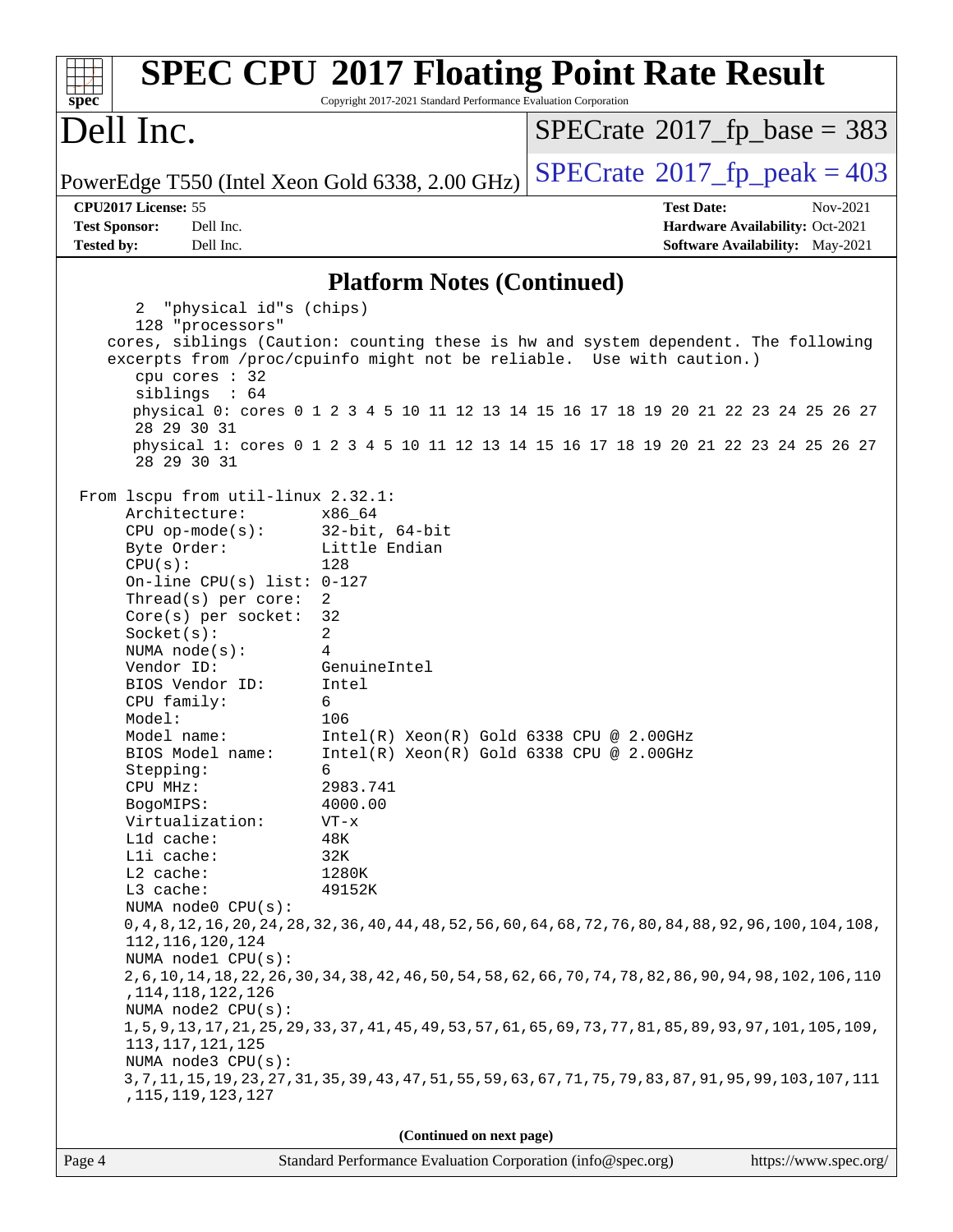| <b>SPEC CPU®2017 Floating Point Rate Result</b><br>Copyright 2017-2021 Standard Performance Evaluation Corporation<br>$\mathbf{Spec}^*$                                                                                                                                                                                                                                                                                                                                                                                                                                                                                                                                                                                                                                                                                                                                                                                                                                                                                                                                                                                                                                                                                                                                                                                                                                                                                                                                            |                                                                                                            |
|------------------------------------------------------------------------------------------------------------------------------------------------------------------------------------------------------------------------------------------------------------------------------------------------------------------------------------------------------------------------------------------------------------------------------------------------------------------------------------------------------------------------------------------------------------------------------------------------------------------------------------------------------------------------------------------------------------------------------------------------------------------------------------------------------------------------------------------------------------------------------------------------------------------------------------------------------------------------------------------------------------------------------------------------------------------------------------------------------------------------------------------------------------------------------------------------------------------------------------------------------------------------------------------------------------------------------------------------------------------------------------------------------------------------------------------------------------------------------------|------------------------------------------------------------------------------------------------------------|
| Dell Inc.                                                                                                                                                                                                                                                                                                                                                                                                                                                                                                                                                                                                                                                                                                                                                                                                                                                                                                                                                                                                                                                                                                                                                                                                                                                                                                                                                                                                                                                                          | $SPECTate$ <sup>®</sup> 2017_fp_base = 383                                                                 |
| PowerEdge T550 (Intel Xeon Gold 6338, 2.00 GHz)                                                                                                                                                                                                                                                                                                                                                                                                                                                                                                                                                                                                                                                                                                                                                                                                                                                                                                                                                                                                                                                                                                                                                                                                                                                                                                                                                                                                                                    | $SPECrate$ <sup>®</sup> 2017_fp_peak = 403                                                                 |
| CPU2017 License: 55<br>Dell Inc.<br><b>Test Sponsor:</b><br><b>Tested by:</b><br>Dell Inc.                                                                                                                                                                                                                                                                                                                                                                                                                                                                                                                                                                                                                                                                                                                                                                                                                                                                                                                                                                                                                                                                                                                                                                                                                                                                                                                                                                                         | <b>Test Date:</b><br>Nov-2021<br>Hardware Availability: Oct-2021<br><b>Software Availability:</b> May-2021 |
| <b>Platform Notes (Continued)</b>                                                                                                                                                                                                                                                                                                                                                                                                                                                                                                                                                                                                                                                                                                                                                                                                                                                                                                                                                                                                                                                                                                                                                                                                                                                                                                                                                                                                                                                  |                                                                                                            |
| Flagg:<br>pat pse36 clflush dts acpi mmx fxsr sse sse2 ss ht tm pbe syscall nx pdpelgb rdtscp<br>lm constant_tsc art arch_perfmon pebs bts rep_good nopl xtopology nonstop_tsc cpuid<br>aperfmperf pni pclmulqdq dtes64 monitor ds_cpl vmx smx est tm2 ssse3 sdbg fma cx16<br>xtpr pdcm pcid dca sse4_1 sse4_2 x2apic movbe popcnt tsc_deadline_timer aes xsave<br>avx f16c rdrand lahf_lm abm 3dnowprefetch cpuid_fault epb cat_13 invpcid_single<br>intel_ppin ssbd mba ibrs ibpb stibp ibrs_enhanced fsgsbase tsc_adjust bmil hle avx2<br>smep bmi2 erms invpcid cqm rdt_a avx512f avx512dq rdseed adx smap avx512ifma<br>clflushopt clwb intel_pt avx512cd sha_ni avx512bw avx512vl xsaveopt xsavec xgetbvl<br>xsaves cqm_llc cqm_occup_llc cqm_mbm_total cqm_mbm_local split_lock_detect wbnoinvd<br>dtherm ida arat pln pts avx512vbmi umip pku ospke avx512_vbmi2 gfni vaes vpclmulqdq<br>avx512_vnni avx512_bitalg tme avx512_vpopcntdq la57 rdpid fsrm md_clear pconfig<br>flush_l1d arch_capabilities<br>/proc/cpuinfo cache data<br>cache size $: 49152$ KB<br>From numactl --hardware<br>WARNING: a numactl 'node' might or might not correspond to a physical chip.<br>$available: 4 nodes (0-3)$<br>node 0 cpus: 0 4 8 12 16 20 24 28 32 36 40 44 48 52 56 60 64 68 72 76 80 84 88 92 96<br>100 104 108 112 116 120 124<br>node 0 size: 128155 MB<br>node 0 free: 102681 MB<br>node 1 cpus: 2 6 10 14 18 22 26 30 34 38 42 46 50 54 58 62 66 70 74 78 82 86 90 94 98 | fpu vme de pse tsc msr pae mce cx8 apic sep mtrr pge mca cmov                                              |
| 102 106 110 114 118 122 126<br>node 1 size: 129017 MB<br>node 1 free: 116599 MB                                                                                                                                                                                                                                                                                                                                                                                                                                                                                                                                                                                                                                                                                                                                                                                                                                                                                                                                                                                                                                                                                                                                                                                                                                                                                                                                                                                                    |                                                                                                            |
| node 2 cpus: 1 5 9 13 17 21 25 29 33 37 41 45 49 53 57 61 65 69 73 77 81 85 89 93 97<br>101 105 109 113 117 121 125<br>node 2 size: 128979 MB<br>node 2 free: 116747 MB<br>node 3 cpus: 3 7 11 15 19 23 27 31 35 39 43 47 51 55 59 63 67 71 75 79 83 87 91 95 99<br>103 107 111 115 119 123 127<br>node 3 size: 129014 MB<br>node 3 free: 116772 MB<br>node distances:<br>node<br>$\mathbf 1$<br>0<br>2<br>3<br>0:<br>10<br>11<br>20<br>20<br>1:<br>10<br>11<br>20<br>20<br>2:<br>20<br>20<br>10<br>11<br>3:<br>20<br>20<br>10<br>11<br>From /proc/meminfo<br>MemTotal:<br>527531040 kB<br>HugePages_Total:<br>0<br>Hugepagesize:<br>2048 kB<br>(Continued on next page)                                                                                                                                                                                                                                                                                                                                                                                                                                                                                                                                                                                                                                                                                                                                                                                                           |                                                                                                            |
| Standard Performance Evaluation Corporation (info@spec.org)<br>Page 5                                                                                                                                                                                                                                                                                                                                                                                                                                                                                                                                                                                                                                                                                                                                                                                                                                                                                                                                                                                                                                                                                                                                                                                                                                                                                                                                                                                                              | https://www.spec.org/                                                                                      |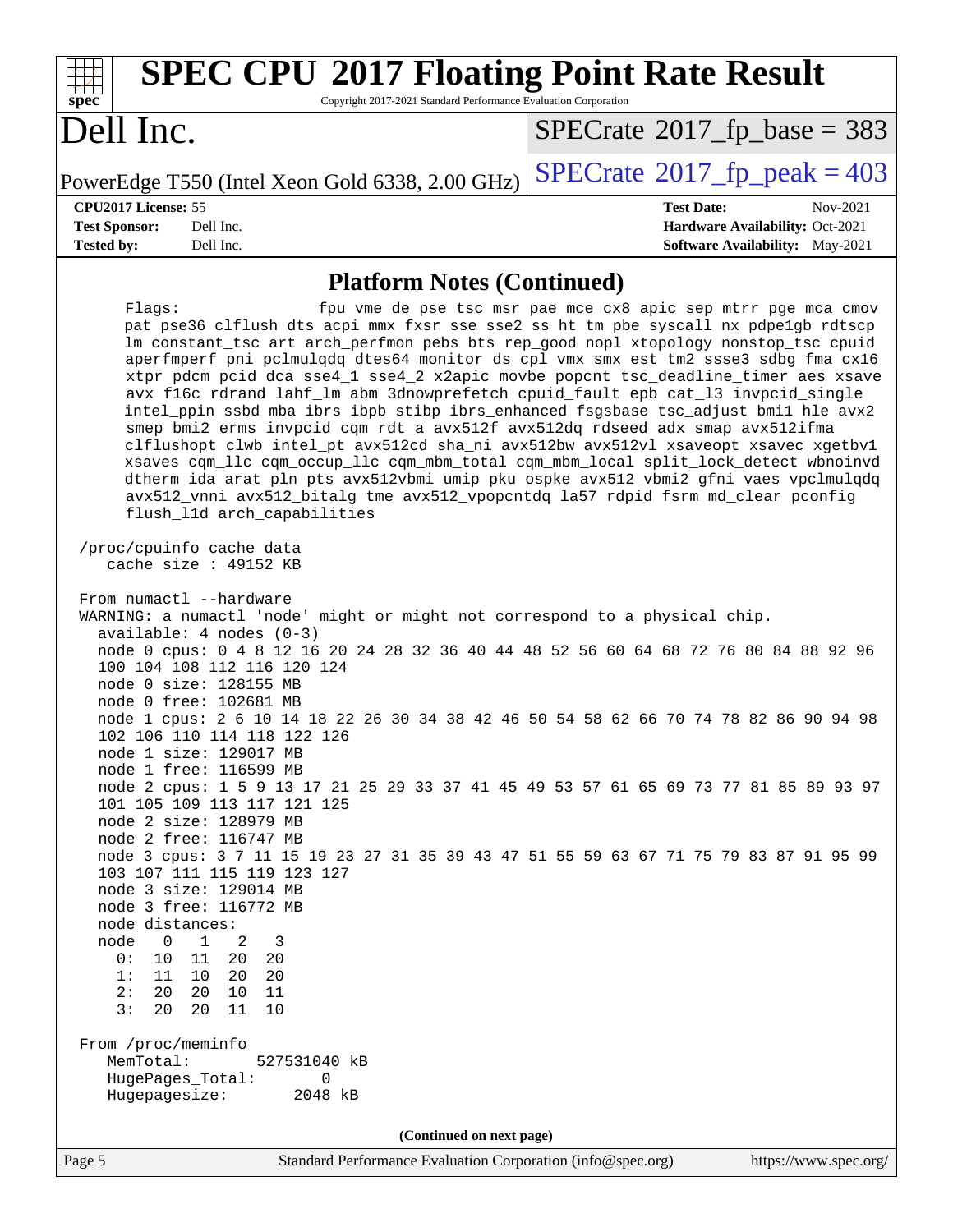| <b>SPEC CPU®2017 Floating Point Rate Result</b><br>Copyright 2017-2021 Standard Performance Evaluation Corporation<br>spec <sup>®</sup>                                                   |                                                                                                            |
|-------------------------------------------------------------------------------------------------------------------------------------------------------------------------------------------|------------------------------------------------------------------------------------------------------------|
| Dell Inc.                                                                                                                                                                                 | $SPECrate^{\circ}2017$ [p base = 383                                                                       |
| PowerEdge T550 (Intel Xeon Gold 6338, 2.00 GHz)                                                                                                                                           | $SPECTate@2017fr peak = 403$                                                                               |
| CPU2017 License: 55<br>Dell Inc.<br><b>Test Sponsor:</b><br>Dell Inc.<br><b>Tested by:</b>                                                                                                | <b>Test Date:</b><br>Nov-2021<br>Hardware Availability: Oct-2021<br><b>Software Availability:</b> May-2021 |
| <b>Platform Notes (Continued)</b>                                                                                                                                                         |                                                                                                            |
| /sbin/tuned-adm active                                                                                                                                                                    |                                                                                                            |
| Current active profile: throughput-performance                                                                                                                                            |                                                                                                            |
| From /etc/*release* /etc/*version*                                                                                                                                                        |                                                                                                            |
| os-release:<br>NAME="Red Hat Enterprise Linux"<br>VERSION="8.4 (Ootpa)"                                                                                                                   |                                                                                                            |
| ID="rhel"<br>ID_LIKE="fedora"                                                                                                                                                             |                                                                                                            |
| VERSION ID="8.4"<br>PLATFORM ID="platform:el8"                                                                                                                                            |                                                                                                            |
| PRETTY_NAME="Red Hat Enterprise Linux 8.4 (Ootpa)"<br>ANSI_COLOR="0;31"                                                                                                                   |                                                                                                            |
| redhat-release: Red Hat Enterprise Linux release 8.4 (Ootpa)<br>system-release: Red Hat Enterprise Linux release 8.4 (Ootpa)<br>system-release-cpe: cpe:/o:redhat:enterprise_linux:8.4:ga |                                                                                                            |
| uname $-a$ :<br>Linux localhost.localdomain 4.18.0-305.el8.x86_64 #1 SMP Thu Apr 29 08:54:30 EDT 2021<br>x86_64 x86_64 x86_64 GNU/Linux                                                   |                                                                                                            |
| Kernel self-reported vulnerability status:                                                                                                                                                |                                                                                                            |
| CVE-2018-12207 (iTLB Multihit):                                                                                                                                                           | Not affected                                                                                               |
| CVE-2018-3620 (L1 Terminal Fault):<br>Microarchitectural Data Sampling:                                                                                                                   | Not affected<br>Not affected                                                                               |
| CVE-2017-5754 (Meltdown):<br>CVE-2018-3639 (Speculative Store Bypass):                                                                                                                    | Not affected<br>Mitigation: Speculative Store<br>Bypass disabled via prctl and<br>seccomp                  |
| CVE-2017-5753 (Spectre variant 1):                                                                                                                                                        | Mitigation: usercopy/swapgs<br>barriers and __user pointer<br>sanitization                                 |
| $CVE-2017-5715$ (Spectre variant 2):                                                                                                                                                      | Mitigation: Enhanced IBRS, IBPB:<br>conditional, RSB filling                                               |
| CVE-2020-0543 (Special Register Buffer Data Sampling): Not affected<br>CVE-2019-11135 (TSX Asynchronous Abort):                                                                           | Not affected                                                                                               |
| run-level 3 Nov 19 13:21                                                                                                                                                                  |                                                                                                            |
| SPEC is set to: /mnt/ramdisk/cpu2017-1.1.8-ic2021.1<br>Size Used Avail Use% Mounted on<br>Filesystem<br>Type<br>tmpfs 125G<br>tmpfs<br>55G                                                | 71G 44% / mnt/ramdisk                                                                                      |
| From /sys/devices/virtual/dmi/id<br>Vendor:<br>Dell Inc.                                                                                                                                  |                                                                                                            |
| (Continued on next page)                                                                                                                                                                  |                                                                                                            |
| Standard Performance Evaluation Corporation (info@spec.org)<br>Page 6                                                                                                                     | https://www.spec.org/                                                                                      |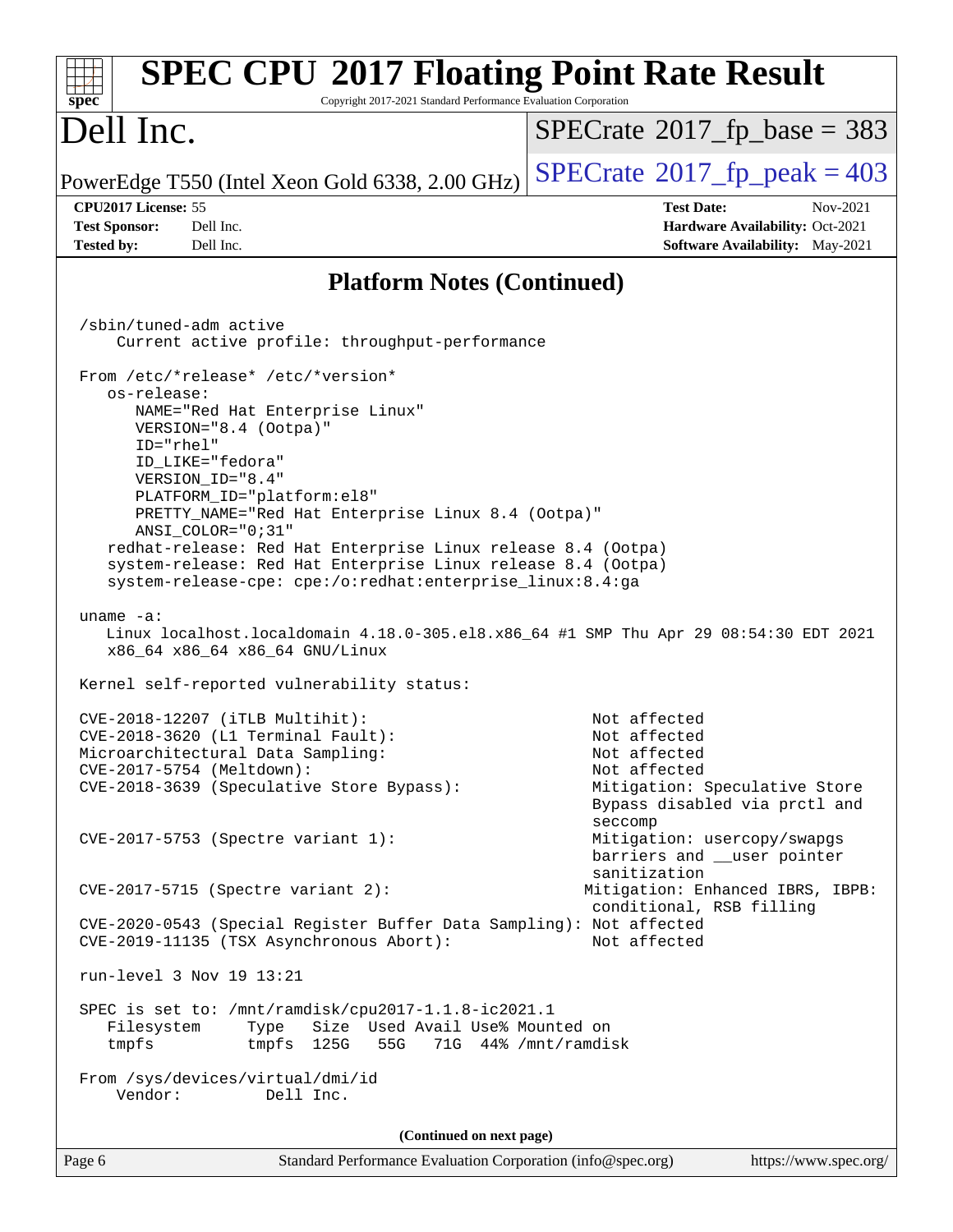| <b>SPEC CPU®2017 Floating Point Rate Result</b><br>Copyright 2017-2021 Standard Performance Evaluation Corporation<br>$spec^*$                                                                                                                                                                                                                                                                                         |                                                                                                            |
|------------------------------------------------------------------------------------------------------------------------------------------------------------------------------------------------------------------------------------------------------------------------------------------------------------------------------------------------------------------------------------------------------------------------|------------------------------------------------------------------------------------------------------------|
| Dell Inc.                                                                                                                                                                                                                                                                                                                                                                                                              | $SPECrate^{\circ}2017$ fp base = 383                                                                       |
| PowerEdge T550 (Intel Xeon Gold 6338, 2.00 GHz)                                                                                                                                                                                                                                                                                                                                                                        | $SPECTate^{\circ}2017$ fp peak = 403                                                                       |
| CPU <sub>2017</sub> License: 55<br><b>Test Sponsor:</b><br>Dell Inc.<br><b>Tested by:</b><br>Dell Inc.                                                                                                                                                                                                                                                                                                                 | <b>Test Date:</b><br>Nov-2021<br>Hardware Availability: Oct-2021<br><b>Software Availability:</b> May-2021 |
| <b>Platform Notes (Continued)</b>                                                                                                                                                                                                                                                                                                                                                                                      |                                                                                                            |
| PowerEdge T550<br>Product:<br>Product Family: PowerEdge<br>Serial:<br>3LM1509                                                                                                                                                                                                                                                                                                                                          |                                                                                                            |
| Additional information from dmidecode 3.2 follows. WARNING: Use caution when you<br>interpret this section. The 'dmidecode' program reads system data which is "intended to<br>allow hardware to be accurately determined", but the intent may not be met, as there are<br>frequent changes to hardware, firmware, and the "DMTF SMBIOS" standard.<br>Memory:<br>16x 002C00B3002C 18ASF4G72PDZ-3G2E1 32 GB 2 rank 3200 |                                                                                                            |
| BIOS:<br>BIOS Vendor:<br>Dell Inc.<br>BIOS Version:<br>1.3.7<br>BIOS Date:<br>07/30/2021<br>BIOS Revision:<br>1.3<br>(End of data from sysinfo program)                                                                                                                                                                                                                                                                |                                                                                                            |
| <b>Compiler Version Notes</b>                                                                                                                                                                                                                                                                                                                                                                                          |                                                                                                            |
| 519.1bm_r(base, peak) 538.imagick_r(base, peak)<br>C<br>544.nab_r(base, peak)                                                                                                                                                                                                                                                                                                                                          | ====================                                                                                       |
| Intel(R) oneAPI DPC++/C++ Compiler for applications running on Intel(R) $64$ ,<br>Version 2021.1 Build 20201113<br>Copyright (C) 1985-2020 Intel Corporation. All rights reserved.                                                                                                                                                                                                                                     |                                                                                                            |
|                                                                                                                                                                                                                                                                                                                                                                                                                        |                                                                                                            |
| 508.namd_r(base, peak) 510.parest_r(base, peak)<br>$C++$                                                                                                                                                                                                                                                                                                                                                               |                                                                                                            |
| Intel(R) oneAPI DPC++/C++ Compiler for applications running on Intel(R) $64$ ,<br>Version 2021.1 Build 20201113<br>Copyright (C) 1985-2020 Intel Corporation. All rights reserved.                                                                                                                                                                                                                                     |                                                                                                            |
| ------------------------------------                                                                                                                                                                                                                                                                                                                                                                                   |                                                                                                            |
| $C++$ , $C$   511.povray_r(peak)                                                                                                                                                                                                                                                                                                                                                                                       |                                                                                                            |
| Intel(R) C++ Intel(R) 64 Compiler Classic for applications running on<br>Intel(R) 64, Version 2021.1 Build 20201112_000000<br>Copyright (C) 1985-2020 Intel Corporation. All rights reserved.<br>$Intel(R)$ C Intel(R) 64 Compiler Classic for applications running on Intel(R)<br>64, Version 2021.1 Build 20201112_000000                                                                                            |                                                                                                            |
| (Continued on next page)                                                                                                                                                                                                                                                                                                                                                                                               |                                                                                                            |
| Standard Performance Evaluation Corporation (info@spec.org)<br>Page 7                                                                                                                                                                                                                                                                                                                                                  | https://www.spec.org/                                                                                      |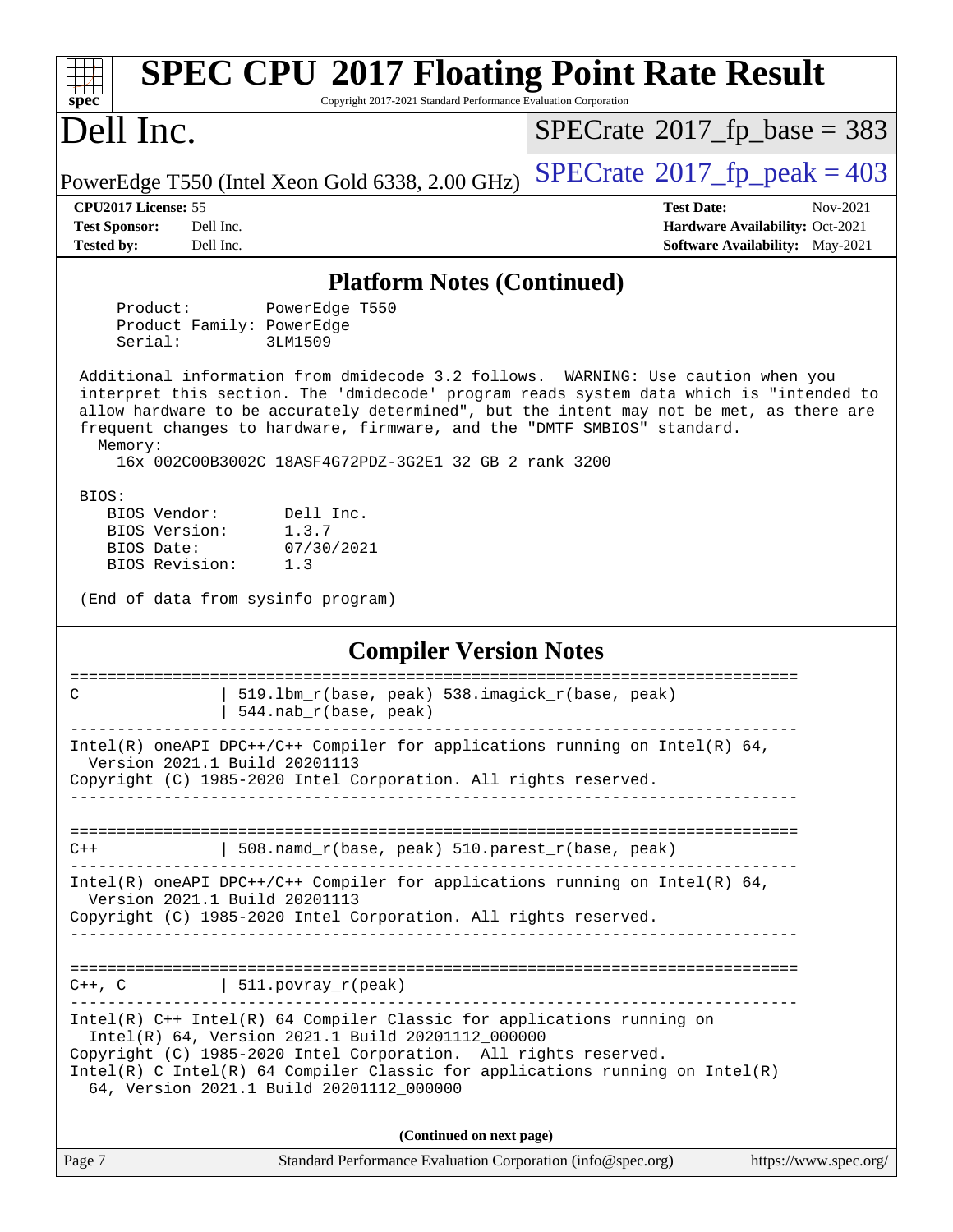| $\mathbf{Spec}^*$                                                                                                                                                                                                                                                                                            | <b>SPEC CPU®2017 Floating Point Rate Result</b><br>Copyright 2017-2021 Standard Performance Evaluation Corporation                                                                                                                           |
|--------------------------------------------------------------------------------------------------------------------------------------------------------------------------------------------------------------------------------------------------------------------------------------------------------------|----------------------------------------------------------------------------------------------------------------------------------------------------------------------------------------------------------------------------------------------|
| Dell Inc.                                                                                                                                                                                                                                                                                                    | $SPECrate$ <sup>®</sup> 2017_fp_base = 383                                                                                                                                                                                                   |
| PowerEdge T550 (Intel Xeon Gold 6338, 2.00 GHz)                                                                                                                                                                                                                                                              | $SPECrate^{\circ}2017$ _fp_peak = 403                                                                                                                                                                                                        |
| CPU2017 License: 55<br><b>Test Sponsor:</b><br>Dell Inc.<br><b>Tested by:</b><br>Dell Inc.                                                                                                                                                                                                                   | <b>Test Date:</b><br>Nov-2021<br>Hardware Availability: Oct-2021<br>Software Availability: May-2021                                                                                                                                          |
| Copyright (C) 1985-2020 Intel Corporation. All rights reserved.                                                                                                                                                                                                                                              | <b>Compiler Version Notes (Continued)</b>                                                                                                                                                                                                    |
| $C++$ , $C$                                                                                                                                                                                                                                                                                                  | 511.povray_r(base) 526.blender_r(base, peak)                                                                                                                                                                                                 |
| Version 2021.1 Build 20201113<br>Copyright (C) 1985-2020 Intel Corporation. All rights reserved.<br>Version 2021.1 Build 20201113<br>Copyright (C) 1985-2020 Intel Corporation. All rights reserved.<br>______________________________                                                                       | Intel(R) oneAPI DPC++/C++ Compiler for applications running on Intel(R) $64$ ,<br>Intel(R) oneAPI DPC++/C++ Compiler for applications running on Intel(R) 64,                                                                                |
| $C++$ , C $\qquad \qquad \vert$ 511.povray_r(peak)                                                                                                                                                                                                                                                           |                                                                                                                                                                                                                                              |
| Intel(R) C++ Intel(R) 64 Compiler Classic for applications running on<br>Intel(R) 64, Version 2021.1 Build 20201112_000000<br>Copyright (C) 1985-2020 Intel Corporation. All rights reserved.<br>64, Version 2021.1 Build 20201112_000000<br>Copyright (C) 1985-2020 Intel Corporation. All rights reserved. | Intel(R) C Intel(R) 64 Compiler Classic for applications running on Intel(R)                                                                                                                                                                 |
| $C++$ , $C$                                                                                                                                                                                                                                                                                                  | 511.povray_r(base) 526.blender_r(base, peak)                                                                                                                                                                                                 |
| Version 2021.1 Build 20201113<br>Copyright (C) 1985-2020 Intel Corporation. All rights reserved.<br>Version 2021.1 Build 20201113<br>Copyright (C) 1985-2020 Intel Corporation. All rights reserved.                                                                                                         | $Intel(R)$ oneAPI DPC++/C++ Compiler for applications running on Intel(R) 64,<br>Intel(R) oneAPI DPC++/C++ Compiler for applications running on Intel(R) $64$ ,<br>----------------------------------                                        |
| C++, C, Fortran   507.cactuBSSN_r(base, peak)                                                                                                                                                                                                                                                                |                                                                                                                                                                                                                                              |
| Version 2021.1 Build 20201113<br>Copyright (C) 1985-2020 Intel Corporation. All rights reserved.<br>Version 2021.1 Build 20201113<br>Copyright (C) 1985-2020 Intel Corporation. All rights reserved.<br>Intel(R) 64, Version 2021.1 Build 20201112_000000                                                    | $Intel(R)$ oneAPI DPC++/C++ Compiler for applications running on Intel(R) 64,<br>Intel(R) oneAPI DPC++/C++ Compiler for applications running on Intel(R) $64$ ,<br>Intel(R) Fortran Intel(R) 64 Compiler Classic for applications running on |
|                                                                                                                                                                                                                                                                                                              | (Continued on next page)                                                                                                                                                                                                                     |

| Page 8 | Standard Performance Evaluation Corporation (info@spec.org) | https://www.spec.org/ |
|--------|-------------------------------------------------------------|-----------------------|
|        |                                                             |                       |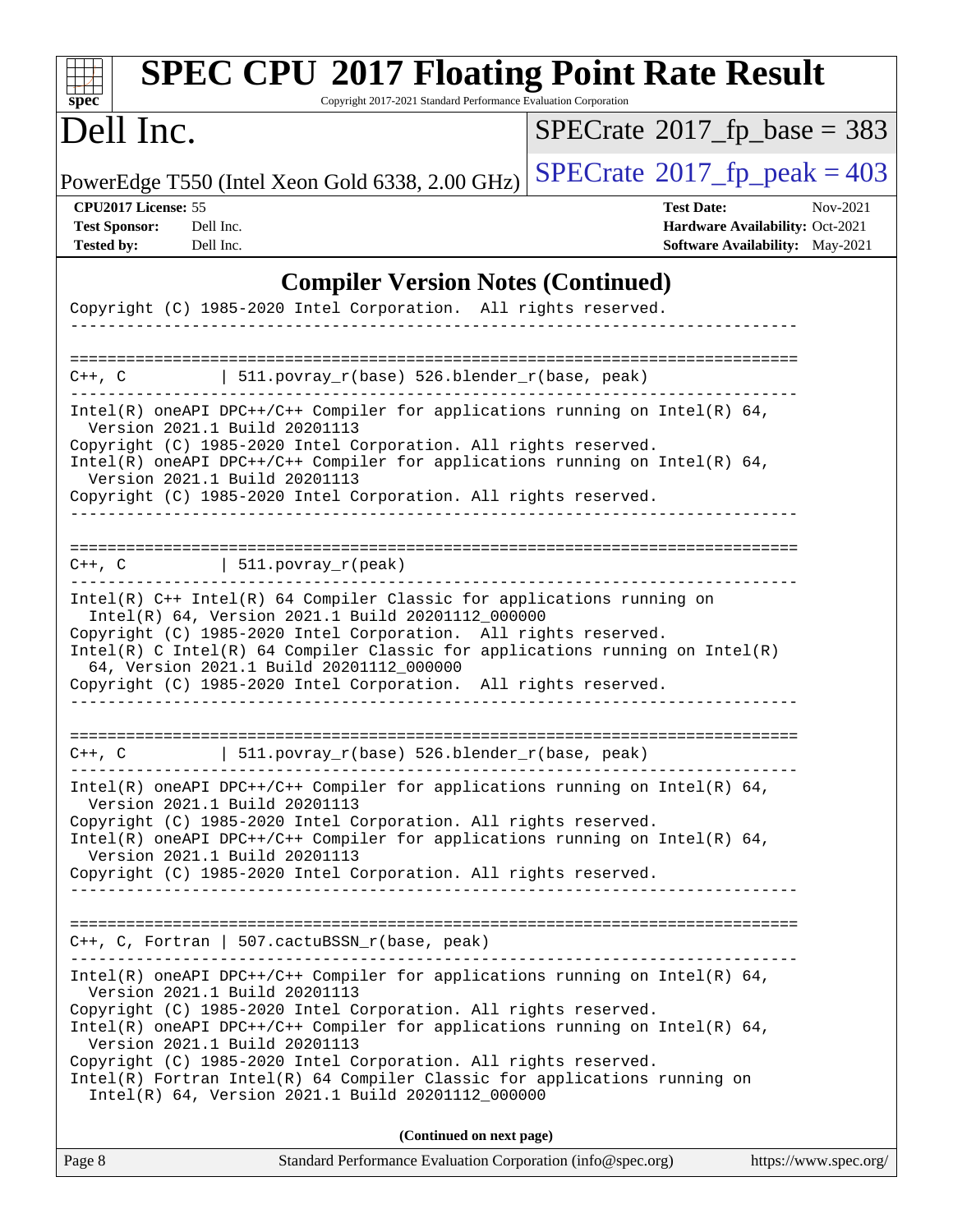| <b>SPEC CPU®2017 Floating Point Rate Result</b><br>Copyright 2017-2021 Standard Performance Evaluation Corporation<br>$spec^*$                                                                                                                                                                                                                                                                   |                                                                                                     |
|--------------------------------------------------------------------------------------------------------------------------------------------------------------------------------------------------------------------------------------------------------------------------------------------------------------------------------------------------------------------------------------------------|-----------------------------------------------------------------------------------------------------|
| Dell Inc.                                                                                                                                                                                                                                                                                                                                                                                        | $SPECrate^{\circ}2017$ fp base = 383                                                                |
| PowerEdge T550 (Intel Xeon Gold 6338, 2.00 GHz)                                                                                                                                                                                                                                                                                                                                                  | $SPECTate@2017_fp\_peak = 403$                                                                      |
| CPU2017 License: 55<br><b>Test Sponsor:</b><br>Dell Inc.<br><b>Tested by:</b><br>Dell Inc.                                                                                                                                                                                                                                                                                                       | <b>Test Date:</b><br>Nov-2021<br>Hardware Availability: Oct-2021<br>Software Availability: May-2021 |
| <b>Compiler Version Notes (Continued)</b>                                                                                                                                                                                                                                                                                                                                                        |                                                                                                     |
| Copyright (C) 1985-2020 Intel Corporation. All rights reserved.                                                                                                                                                                                                                                                                                                                                  |                                                                                                     |
| =======================<br>$503.bwaves_r(base, peak) 549.fotonik3d_r(base, peak)$<br>Fortran<br>554.roms_r(base, peak)                                                                                                                                                                                                                                                                           |                                                                                                     |
| Intel(R) Fortran Intel(R) 64 Compiler Classic for applications running on<br>Intel(R) 64, Version 2021.1 Build 20201112_000000<br>Copyright (C) 1985-2020 Intel Corporation. All rights reserved.                                                                                                                                                                                                |                                                                                                     |
| Fortran, $C$   521.wrf_r(peak)                                                                                                                                                                                                                                                                                                                                                                   |                                                                                                     |
| Intel(R) Fortran Intel(R) 64 Compiler Classic for applications running on<br>Intel(R) 64, Version 2021.1 Build 20201112_000000<br>Copyright (C) 1985-2020 Intel Corporation. All rights reserved.<br>Intel(R) C Intel(R) 64 Compiler Classic for applications running on Intel(R)<br>64, Version 2021.1 Build 20201112_000000<br>Copyright (C) 1985-2020 Intel Corporation. All rights reserved. |                                                                                                     |
| Fortran, C $\vert$ 521.wrf_r(base) 527.cam4_r(base, peak)                                                                                                                                                                                                                                                                                                                                        |                                                                                                     |
| Intel(R) Fortran Intel(R) 64 Compiler Classic for applications running on<br>Intel(R) 64, Version 2021.1 Build 20201112_000000<br>Copyright (C) 1985-2020 Intel Corporation. All rights reserved.<br>Intel(R) oneAPI DPC++/C++ Compiler for applications running on Intel(R) $64$ ,<br>Version 2021.1 Build 20201113<br>Copyright (C) 1985-2020 Intel Corporation. All rights reserved.          |                                                                                                     |
| Fortran, $C$   521.wrf_r(peak)                                                                                                                                                                                                                                                                                                                                                                   |                                                                                                     |
| Intel(R) Fortran Intel(R) 64 Compiler Classic for applications running on<br>Intel(R) 64, Version 2021.1 Build 20201112_000000<br>Copyright (C) 1985-2020 Intel Corporation. All rights reserved.<br>Intel(R) C Intel(R) 64 Compiler Classic for applications running on Intel(R)<br>64, Version 2021.1 Build 20201112_000000<br>Copyright (C) 1985-2020 Intel Corporation. All rights reserved. |                                                                                                     |
| Fortran, C 521.wrf_r(base) 527.cam4_r(base, peak)                                                                                                                                                                                                                                                                                                                                                |                                                                                                     |
| (Continued on next page)                                                                                                                                                                                                                                                                                                                                                                         |                                                                                                     |
| Page 9<br>Standard Performance Evaluation Corporation (info@spec.org)                                                                                                                                                                                                                                                                                                                            | https://www.spec.org/                                                                               |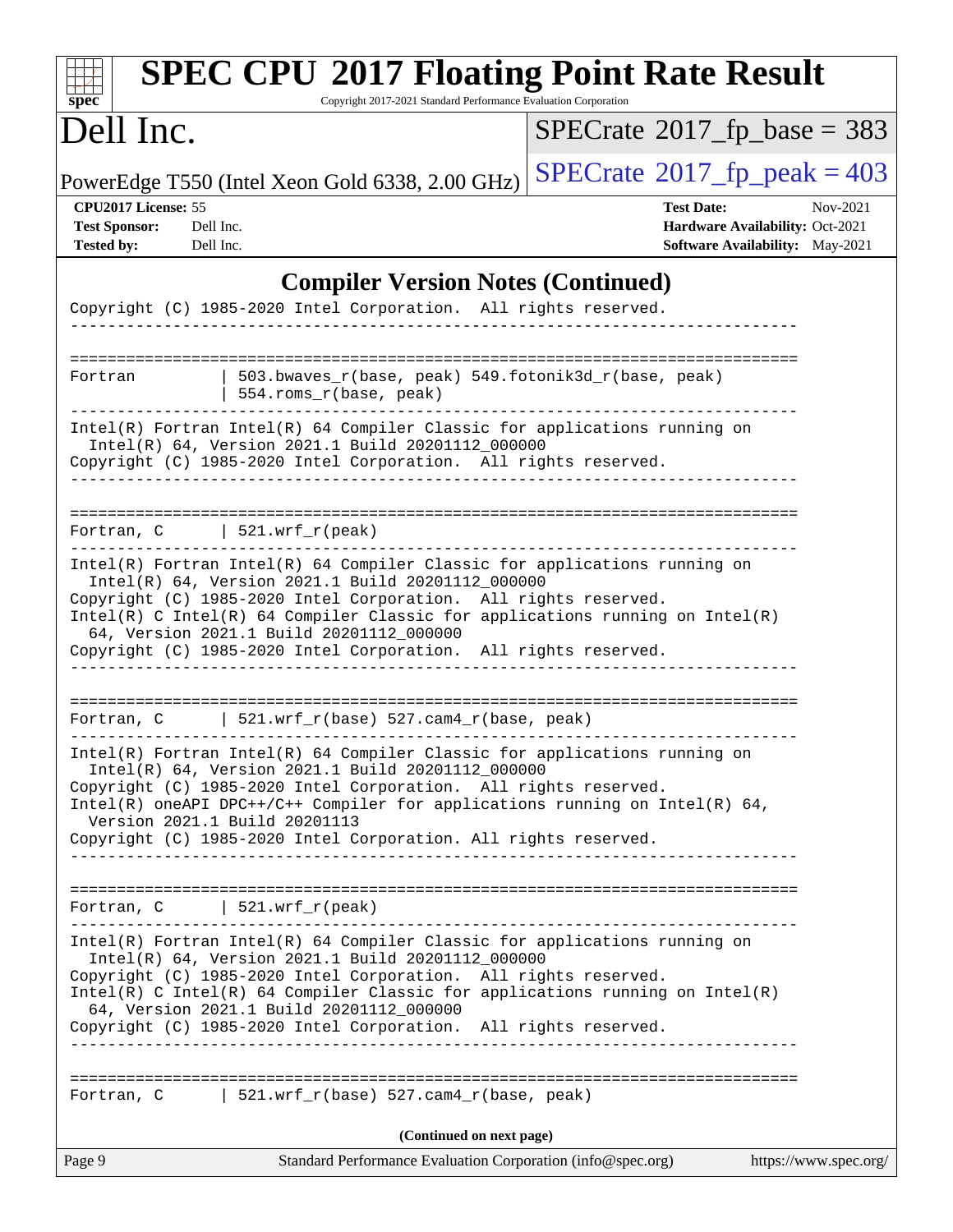# **[spec](http://www.spec.org/)**

# **[SPEC CPU](http://www.spec.org/auto/cpu2017/Docs/result-fields.html#SPECCPU2017FloatingPointRateResult)[2017 Floating Point Rate Result](http://www.spec.org/auto/cpu2017/Docs/result-fields.html#SPECCPU2017FloatingPointRateResult)**

Copyright 2017-2021 Standard Performance Evaluation Corporation

## Dell Inc.

 $SPECTate$ <sup>®</sup>[2017\\_fp\\_base =](http://www.spec.org/auto/cpu2017/Docs/result-fields.html#SPECrate2017fpbase) 383

PowerEdge T550 (Intel Xeon Gold 6338, 2.00 GHz)  $\left|$  [SPECrate](http://www.spec.org/auto/cpu2017/Docs/result-fields.html#SPECrate2017fppeak)®[2017\\_fp\\_peak = 4](http://www.spec.org/auto/cpu2017/Docs/result-fields.html#SPECrate2017fppeak)03

**[CPU2017 License:](http://www.spec.org/auto/cpu2017/Docs/result-fields.html#CPU2017License)** 55 **[Test Date:](http://www.spec.org/auto/cpu2017/Docs/result-fields.html#TestDate)** Nov-2021 **[Test Sponsor:](http://www.spec.org/auto/cpu2017/Docs/result-fields.html#TestSponsor)** Dell Inc. **[Hardware Availability:](http://www.spec.org/auto/cpu2017/Docs/result-fields.html#HardwareAvailability)** Oct-2021 **[Tested by:](http://www.spec.org/auto/cpu2017/Docs/result-fields.html#Testedby)** Dell Inc. **[Software Availability:](http://www.spec.org/auto/cpu2017/Docs/result-fields.html#SoftwareAvailability)** May-2021

### **[Compiler Version Notes \(Continued\)](http://www.spec.org/auto/cpu2017/Docs/result-fields.html#CompilerVersionNotes)**

------------------------------------------------------------------------------ Intel(R) Fortran Intel(R) 64 Compiler Classic for applications running on Intel(R) 64, Version 2021.1 Build 20201112\_000000 Copyright (C) 1985-2020 Intel Corporation. All rights reserved. Intel(R) oneAPI DPC++/C++ Compiler for applications running on Intel(R) 64, Version 2021.1 Build 20201113 Copyright (C) 1985-2020 Intel Corporation. All rights reserved. ------------------------------------------------------------------------------

### **[Base Compiler Invocation](http://www.spec.org/auto/cpu2017/Docs/result-fields.html#BaseCompilerInvocation)**

[C benchmarks](http://www.spec.org/auto/cpu2017/Docs/result-fields.html#Cbenchmarks): [icx](http://www.spec.org/cpu2017/results/res2021q4/cpu2017-20211122-30207.flags.html#user_CCbase_intel_icx_fe2d28d19ae2a5db7c42fe0f2a2aed77cb715edd4aeb23434404a8be6683fe239869bb6ca8154ca98265c2e3b9226a719a0efe2953a4a7018c379b7010ccf087)

[C++ benchmarks:](http://www.spec.org/auto/cpu2017/Docs/result-fields.html#CXXbenchmarks) [icpx](http://www.spec.org/cpu2017/results/res2021q4/cpu2017-20211122-30207.flags.html#user_CXXbase_intel_icpx_1e918ed14c436bf4b9b7c8bcdd51d4539fc71b3df010bd1e9f8732d9c34c2b2914e48204a846820f3c0ebb4095dea797a5c30b458ac0b6dffac65d78f781f5ca)

[Fortran benchmarks](http://www.spec.org/auto/cpu2017/Docs/result-fields.html#Fortranbenchmarks): [ifort](http://www.spec.org/cpu2017/results/res2021q4/cpu2017-20211122-30207.flags.html#user_FCbase_intel_ifort_8111460550e3ca792625aed983ce982f94888b8b503583aa7ba2b8303487b4d8a21a13e7191a45c5fd58ff318f48f9492884d4413fa793fd88dd292cad7027ca)

[Benchmarks using both Fortran and C](http://www.spec.org/auto/cpu2017/Docs/result-fields.html#BenchmarksusingbothFortranandC): [ifort](http://www.spec.org/cpu2017/results/res2021q4/cpu2017-20211122-30207.flags.html#user_CC_FCbase_intel_ifort_8111460550e3ca792625aed983ce982f94888b8b503583aa7ba2b8303487b4d8a21a13e7191a45c5fd58ff318f48f9492884d4413fa793fd88dd292cad7027ca) [icx](http://www.spec.org/cpu2017/results/res2021q4/cpu2017-20211122-30207.flags.html#user_CC_FCbase_intel_icx_fe2d28d19ae2a5db7c42fe0f2a2aed77cb715edd4aeb23434404a8be6683fe239869bb6ca8154ca98265c2e3b9226a719a0efe2953a4a7018c379b7010ccf087)

[Benchmarks using both C and C++](http://www.spec.org/auto/cpu2017/Docs/result-fields.html#BenchmarksusingbothCandCXX): [icpx](http://www.spec.org/cpu2017/results/res2021q4/cpu2017-20211122-30207.flags.html#user_CC_CXXbase_intel_icpx_1e918ed14c436bf4b9b7c8bcdd51d4539fc71b3df010bd1e9f8732d9c34c2b2914e48204a846820f3c0ebb4095dea797a5c30b458ac0b6dffac65d78f781f5ca) [icx](http://www.spec.org/cpu2017/results/res2021q4/cpu2017-20211122-30207.flags.html#user_CC_CXXbase_intel_icx_fe2d28d19ae2a5db7c42fe0f2a2aed77cb715edd4aeb23434404a8be6683fe239869bb6ca8154ca98265c2e3b9226a719a0efe2953a4a7018c379b7010ccf087)

[Benchmarks using Fortran, C, and C++:](http://www.spec.org/auto/cpu2017/Docs/result-fields.html#BenchmarksusingFortranCandCXX) [icpx](http://www.spec.org/cpu2017/results/res2021q4/cpu2017-20211122-30207.flags.html#user_CC_CXX_FCbase_intel_icpx_1e918ed14c436bf4b9b7c8bcdd51d4539fc71b3df010bd1e9f8732d9c34c2b2914e48204a846820f3c0ebb4095dea797a5c30b458ac0b6dffac65d78f781f5ca) [icx](http://www.spec.org/cpu2017/results/res2021q4/cpu2017-20211122-30207.flags.html#user_CC_CXX_FCbase_intel_icx_fe2d28d19ae2a5db7c42fe0f2a2aed77cb715edd4aeb23434404a8be6683fe239869bb6ca8154ca98265c2e3b9226a719a0efe2953a4a7018c379b7010ccf087) [ifort](http://www.spec.org/cpu2017/results/res2021q4/cpu2017-20211122-30207.flags.html#user_CC_CXX_FCbase_intel_ifort_8111460550e3ca792625aed983ce982f94888b8b503583aa7ba2b8303487b4d8a21a13e7191a45c5fd58ff318f48f9492884d4413fa793fd88dd292cad7027ca)

### **[Base Portability Flags](http://www.spec.org/auto/cpu2017/Docs/result-fields.html#BasePortabilityFlags)**

 503.bwaves\_r: [-DSPEC\\_LP64](http://www.spec.org/cpu2017/results/res2021q4/cpu2017-20211122-30207.flags.html#suite_basePORTABILITY503_bwaves_r_DSPEC_LP64) 507.cactuBSSN\_r: [-DSPEC\\_LP64](http://www.spec.org/cpu2017/results/res2021q4/cpu2017-20211122-30207.flags.html#suite_basePORTABILITY507_cactuBSSN_r_DSPEC_LP64) 508.namd\_r: [-DSPEC\\_LP64](http://www.spec.org/cpu2017/results/res2021q4/cpu2017-20211122-30207.flags.html#suite_basePORTABILITY508_namd_r_DSPEC_LP64) 510.parest\_r: [-DSPEC\\_LP64](http://www.spec.org/cpu2017/results/res2021q4/cpu2017-20211122-30207.flags.html#suite_basePORTABILITY510_parest_r_DSPEC_LP64) 511.povray\_r: [-DSPEC\\_LP64](http://www.spec.org/cpu2017/results/res2021q4/cpu2017-20211122-30207.flags.html#suite_basePORTABILITY511_povray_r_DSPEC_LP64) 519.lbm\_r: [-DSPEC\\_LP64](http://www.spec.org/cpu2017/results/res2021q4/cpu2017-20211122-30207.flags.html#suite_basePORTABILITY519_lbm_r_DSPEC_LP64) 521.wrf\_r: [-DSPEC\\_LP64](http://www.spec.org/cpu2017/results/res2021q4/cpu2017-20211122-30207.flags.html#suite_basePORTABILITY521_wrf_r_DSPEC_LP64) [-DSPEC\\_CASE\\_FLAG](http://www.spec.org/cpu2017/results/res2021q4/cpu2017-20211122-30207.flags.html#b521.wrf_r_baseCPORTABILITY_DSPEC_CASE_FLAG) [-convert big\\_endian](http://www.spec.org/cpu2017/results/res2021q4/cpu2017-20211122-30207.flags.html#user_baseFPORTABILITY521_wrf_r_convert_big_endian_c3194028bc08c63ac5d04de18c48ce6d347e4e562e8892b8bdbdc0214820426deb8554edfa529a3fb25a586e65a3d812c835984020483e7e73212c4d31a38223) 526.blender\_r: [-DSPEC\\_LP64](http://www.spec.org/cpu2017/results/res2021q4/cpu2017-20211122-30207.flags.html#suite_basePORTABILITY526_blender_r_DSPEC_LP64) [-DSPEC\\_LINUX](http://www.spec.org/cpu2017/results/res2021q4/cpu2017-20211122-30207.flags.html#b526.blender_r_baseCPORTABILITY_DSPEC_LINUX) [-funsigned-char](http://www.spec.org/cpu2017/results/res2021q4/cpu2017-20211122-30207.flags.html#user_baseCPORTABILITY526_blender_r_force_uchar_40c60f00ab013830e2dd6774aeded3ff59883ba5a1fc5fc14077f794d777847726e2a5858cbc7672e36e1b067e7e5c1d9a74f7176df07886a243d7cc18edfe67) 527.cam4\_r: [-DSPEC\\_LP64](http://www.spec.org/cpu2017/results/res2021q4/cpu2017-20211122-30207.flags.html#suite_basePORTABILITY527_cam4_r_DSPEC_LP64) [-DSPEC\\_CASE\\_FLAG](http://www.spec.org/cpu2017/results/res2021q4/cpu2017-20211122-30207.flags.html#b527.cam4_r_baseCPORTABILITY_DSPEC_CASE_FLAG) 538.imagick\_r: [-DSPEC\\_LP64](http://www.spec.org/cpu2017/results/res2021q4/cpu2017-20211122-30207.flags.html#suite_basePORTABILITY538_imagick_r_DSPEC_LP64) 544.nab\_r: [-DSPEC\\_LP64](http://www.spec.org/cpu2017/results/res2021q4/cpu2017-20211122-30207.flags.html#suite_basePORTABILITY544_nab_r_DSPEC_LP64) 549.fotonik3d\_r: [-DSPEC\\_LP64](http://www.spec.org/cpu2017/results/res2021q4/cpu2017-20211122-30207.flags.html#suite_basePORTABILITY549_fotonik3d_r_DSPEC_LP64)

**(Continued on next page)**

Page 10 Standard Performance Evaluation Corporation [\(info@spec.org\)](mailto:info@spec.org) <https://www.spec.org/>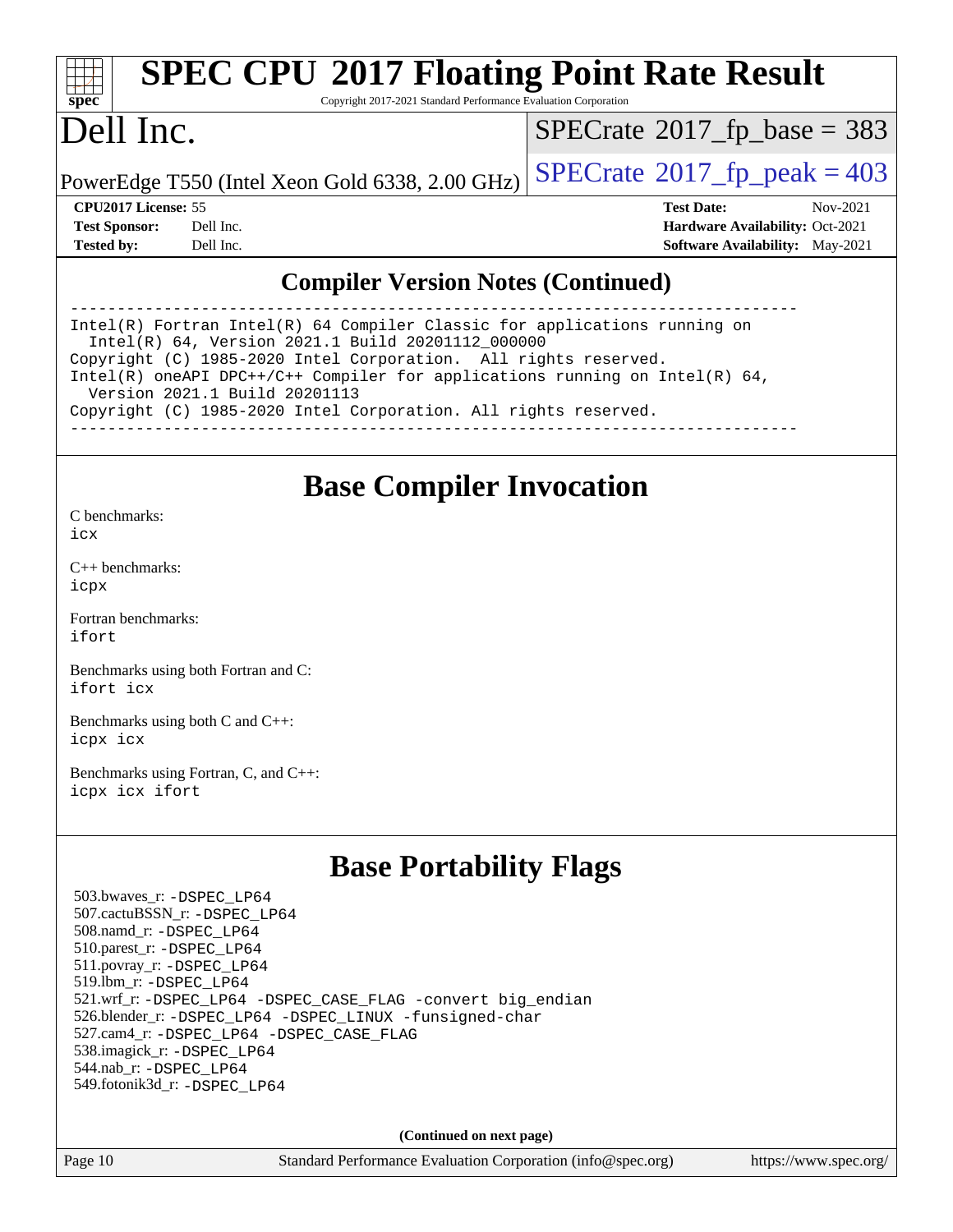### **[SPEC CPU](http://www.spec.org/auto/cpu2017/Docs/result-fields.html#SPECCPU2017FloatingPointRateResult)[2017 Floating Point Rate Result](http://www.spec.org/auto/cpu2017/Docs/result-fields.html#SPECCPU2017FloatingPointRateResult)** Copyright 2017-2021 Standard Performance Evaluation Corporation

# Dell Inc.

**[spec](http://www.spec.org/)**

 $SPECTate$ <sup>®</sup>[2017\\_fp\\_base =](http://www.spec.org/auto/cpu2017/Docs/result-fields.html#SPECrate2017fpbase) 383

PowerEdge T550 (Intel Xeon Gold 6338, 2.00 GHz)  $\left|$  [SPECrate](http://www.spec.org/auto/cpu2017/Docs/result-fields.html#SPECrate2017fppeak)<sup>®</sup>[2017\\_fp\\_peak = 4](http://www.spec.org/auto/cpu2017/Docs/result-fields.html#SPECrate2017fppeak)03

**[CPU2017 License:](http://www.spec.org/auto/cpu2017/Docs/result-fields.html#CPU2017License)** 55 **[Test Date:](http://www.spec.org/auto/cpu2017/Docs/result-fields.html#TestDate)** Nov-2021 **[Test Sponsor:](http://www.spec.org/auto/cpu2017/Docs/result-fields.html#TestSponsor)** Dell Inc. **[Hardware Availability:](http://www.spec.org/auto/cpu2017/Docs/result-fields.html#HardwareAvailability)** Oct-2021 **[Tested by:](http://www.spec.org/auto/cpu2017/Docs/result-fields.html#Testedby)** Dell Inc. Dell Inc. **[Software Availability:](http://www.spec.org/auto/cpu2017/Docs/result-fields.html#SoftwareAvailability)** May-2021

## **[Base Portability Flags \(Continued\)](http://www.spec.org/auto/cpu2017/Docs/result-fields.html#BasePortabilityFlags)**

554.roms\_r: [-DSPEC\\_LP64](http://www.spec.org/cpu2017/results/res2021q4/cpu2017-20211122-30207.flags.html#suite_basePORTABILITY554_roms_r_DSPEC_LP64)

### **[Base Optimization Flags](http://www.spec.org/auto/cpu2017/Docs/result-fields.html#BaseOptimizationFlags)**

[C benchmarks](http://www.spec.org/auto/cpu2017/Docs/result-fields.html#Cbenchmarks):

```
-w-std=c11-m64-Wl,-z,muldefs-xCORE-AVX512-Ofast-ffast-math
-flto -mfpmath=sse -funroll-loops -qopt-mem-layout-trans=4
-mbranches-within-32B-boundaries -ljemalloc
-L/usr/local/jemalloc64-5.0.1/lib
```
[C++ benchmarks:](http://www.spec.org/auto/cpu2017/Docs/result-fields.html#CXXbenchmarks)

```
-w -m64 -Wl,-z,muldefs -xCORE-AVX512 -Ofast -ffast-math -flto
-mfpmath=sse -funroll-loops -qopt-mem-layout-trans=4
-mbranches-within-32B-boundaries -ljemalloc
-L/usr/local/jemalloc64-5.0.1/lib
```
[Fortran benchmarks](http://www.spec.org/auto/cpu2017/Docs/result-fields.html#Fortranbenchmarks):

```
-w -m64 -Wl,-z,muldefs -xCORE-AVX512 -O3 -ipo -no-prec-div
-qopt-prefetch -ffinite-math-only
-qopt-multiple-gather-scatter-by-shuffles -qopt-mem-layout-trans=4
-nostandard-realloc-lhs -align array32byte -auto
-mbranches-within-32B-boundaries -ljemalloc
-L/usr/local/jemalloc64-5.0.1/lib
```
[Benchmarks using both Fortran and C](http://www.spec.org/auto/cpu2017/Docs/result-fields.html#BenchmarksusingbothFortranandC):

```
-w -m64 -std=c11 -Wl,-z,muldefs -xCORE-AVX512 -Ofast -ffast-math
-flto -mfpmath=sse -funroll-loops -qopt-mem-layout-trans=4 -O3 -ipo
-no-prec-div -qopt-prefetch -ffinite-math-only
-qopt-multiple-gather-scatter-by-shuffles
-mbranches-within-32B-boundaries -nostandard-realloc-lhs
-align array32byte -auto -ljemalloc -L/usr/local/jemalloc64-5.0.1/lib
```
[Benchmarks using both C and C++](http://www.spec.org/auto/cpu2017/Docs/result-fields.html#BenchmarksusingbothCandCXX):

```
-w -m64 -std=c11 -Wl,-z,muldefs -xCORE-AVX512 -Ofast -ffast-math
-flto -mfpmath=sse -funroll-loops -qopt-mem-layout-trans=4
-mbranches-within-32B-boundaries -ljemalloc
-L/usr/local/jemalloc64-5.0.1/lib
```
[Benchmarks using Fortran, C, and C++:](http://www.spec.org/auto/cpu2017/Docs/result-fields.html#BenchmarksusingFortranCandCXX)

```
-w -m64 -std=c11 -Wl,-z,muldefs -xCORE-AVX512 -Ofast -ffast-math
-flto -mfpmath=sse -funroll-loops -qopt-mem-layout-trans=4 -O3
-no-prec-div -qopt-prefetch -ffinite-math-only
-qopt-multiple-gather-scatter-by-shuffles
-mbranches-within-32B-boundaries -nostandard-realloc-lhs
```
**(Continued on next page)**

| Page 11 | Standard Performance Evaluation Corporation (info@spec.org) | https://www.spec.org/ |
|---------|-------------------------------------------------------------|-----------------------|
|         |                                                             |                       |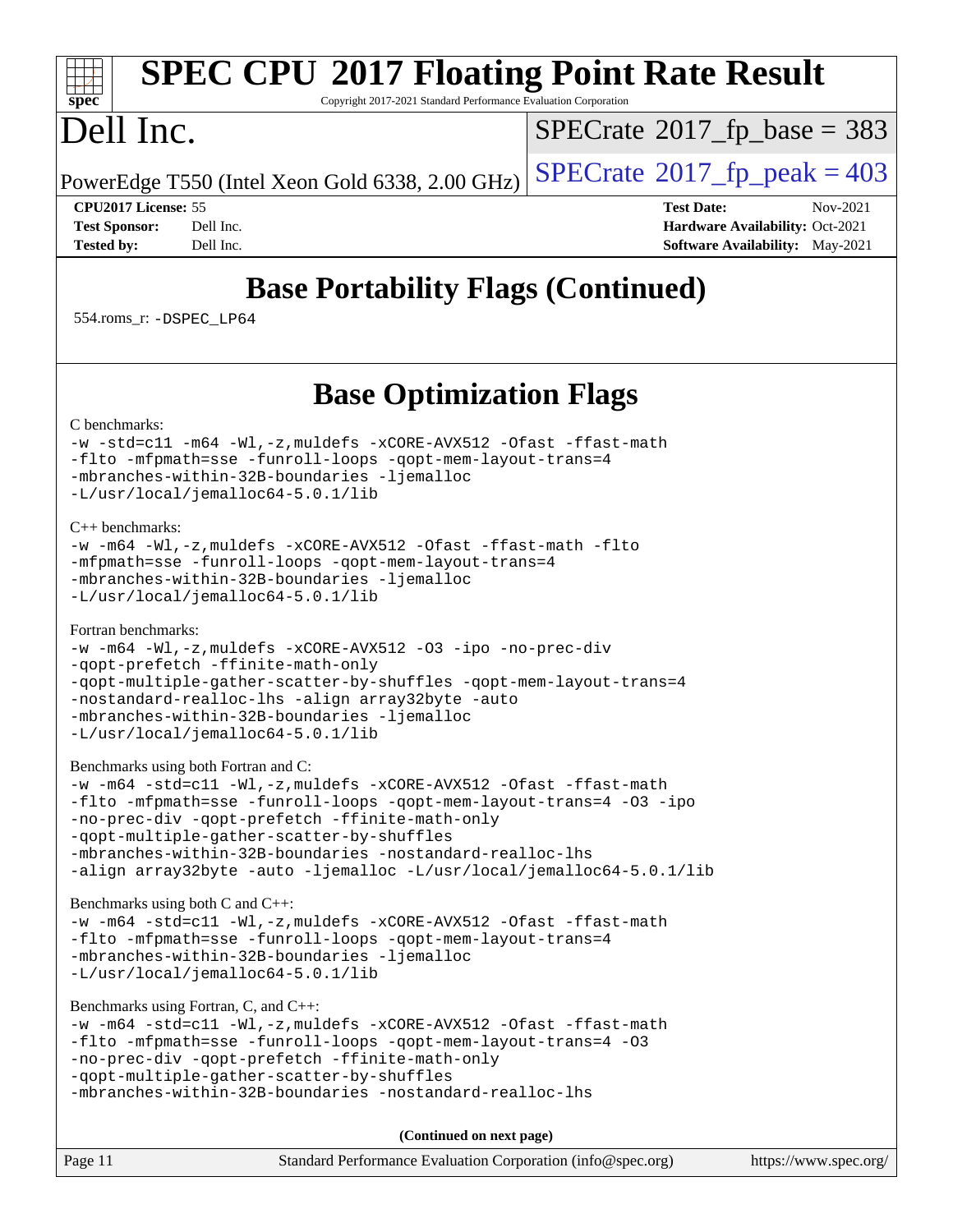### $+\ +$ **[spec](http://www.spec.org/)**

# **[SPEC CPU](http://www.spec.org/auto/cpu2017/Docs/result-fields.html#SPECCPU2017FloatingPointRateResult)[2017 Floating Point Rate Result](http://www.spec.org/auto/cpu2017/Docs/result-fields.html#SPECCPU2017FloatingPointRateResult)**

Copyright 2017-2021 Standard Performance Evaluation Corporation

## Dell Inc.

 $SPECTate$ <sup>®</sup>[2017\\_fp\\_base =](http://www.spec.org/auto/cpu2017/Docs/result-fields.html#SPECrate2017fpbase) 383

PowerEdge T550 (Intel Xeon Gold 6338, 2.00 GHz)  $\left|$  [SPECrate](http://www.spec.org/auto/cpu2017/Docs/result-fields.html#SPECrate2017fppeak)®[2017\\_fp\\_peak = 4](http://www.spec.org/auto/cpu2017/Docs/result-fields.html#SPECrate2017fppeak)03

**[CPU2017 License:](http://www.spec.org/auto/cpu2017/Docs/result-fields.html#CPU2017License)** 55 **[Test Date:](http://www.spec.org/auto/cpu2017/Docs/result-fields.html#TestDate)** Nov-2021 **[Test Sponsor:](http://www.spec.org/auto/cpu2017/Docs/result-fields.html#TestSponsor)** Dell Inc. **[Hardware Availability:](http://www.spec.org/auto/cpu2017/Docs/result-fields.html#HardwareAvailability)** Oct-2021 **[Tested by:](http://www.spec.org/auto/cpu2017/Docs/result-fields.html#Testedby)** Dell Inc. **[Software Availability:](http://www.spec.org/auto/cpu2017/Docs/result-fields.html#SoftwareAvailability)** May-2021

## **[Base Optimization Flags \(Continued\)](http://www.spec.org/auto/cpu2017/Docs/result-fields.html#BaseOptimizationFlags)**

[Benchmarks using Fortran, C, and C++](http://www.spec.org/auto/cpu2017/Docs/result-fields.html#BenchmarksusingFortranCandCXX) (continued):

[-align array32byte](http://www.spec.org/cpu2017/results/res2021q4/cpu2017-20211122-30207.flags.html#user_CC_CXX_FCbase_align_array32byte_b982fe038af199962ba9a80c053b8342c548c85b40b8e86eb3cc33dee0d7986a4af373ac2d51c3f7cf710a18d62fdce2948f201cd044323541f22fc0fffc51b6) [-auto](http://www.spec.org/cpu2017/results/res2021q4/cpu2017-20211122-30207.flags.html#user_CC_CXX_FCbase_f-auto) [-ljemalloc](http://www.spec.org/cpu2017/results/res2021q4/cpu2017-20211122-30207.flags.html#user_CC_CXX_FCbase_jemalloc_link_lib_d1249b907c500fa1c0672f44f562e3d0f79738ae9e3c4a9c376d49f265a04b9c99b167ecedbf6711b3085be911c67ff61f150a17b3472be731631ba4d0471706) [-L/usr/local/jemalloc64-5.0.1/lib](http://www.spec.org/cpu2017/results/res2021q4/cpu2017-20211122-30207.flags.html#user_CC_CXX_FCbase_jemalloc_link_path64_1_cc289568b1a6c0fd3b62c91b824c27fcb5af5e8098e6ad028160d21144ef1b8aef3170d2acf0bee98a8da324cfe4f67d0a3d0c4cc4673d993d694dc2a0df248b)

**[Peak Compiler Invocation](http://www.spec.org/auto/cpu2017/Docs/result-fields.html#PeakCompilerInvocation)**

| C benchmarks: |  |
|---------------|--|
| icx           |  |

[C++ benchmarks:](http://www.spec.org/auto/cpu2017/Docs/result-fields.html#CXXbenchmarks) [icpx](http://www.spec.org/cpu2017/results/res2021q4/cpu2017-20211122-30207.flags.html#user_CXXpeak_intel_icpx_1e918ed14c436bf4b9b7c8bcdd51d4539fc71b3df010bd1e9f8732d9c34c2b2914e48204a846820f3c0ebb4095dea797a5c30b458ac0b6dffac65d78f781f5ca)

[Fortran benchmarks](http://www.spec.org/auto/cpu2017/Docs/result-fields.html#Fortranbenchmarks): [ifort](http://www.spec.org/cpu2017/results/res2021q4/cpu2017-20211122-30207.flags.html#user_FCpeak_intel_ifort_8111460550e3ca792625aed983ce982f94888b8b503583aa7ba2b8303487b4d8a21a13e7191a45c5fd58ff318f48f9492884d4413fa793fd88dd292cad7027ca)

[Benchmarks using both Fortran and C](http://www.spec.org/auto/cpu2017/Docs/result-fields.html#BenchmarksusingbothFortranandC):

521.wrf\_r: [ifort](http://www.spec.org/cpu2017/results/res2021q4/cpu2017-20211122-30207.flags.html#user_peakFCLD521_wrf_r_intel_ifort_8111460550e3ca792625aed983ce982f94888b8b503583aa7ba2b8303487b4d8a21a13e7191a45c5fd58ff318f48f9492884d4413fa793fd88dd292cad7027ca) [icc](http://www.spec.org/cpu2017/results/res2021q4/cpu2017-20211122-30207.flags.html#user_peakCC521_wrf_r_intel_icc_66fc1ee009f7361af1fbd72ca7dcefbb700085f36577c54f309893dd4ec40d12360134090235512931783d35fd58c0460139e722d5067c5574d8eaf2b3e37e92)

527.cam4\_r: [ifort](http://www.spec.org/cpu2017/results/res2021q4/cpu2017-20211122-30207.flags.html#user_peakFCLD527_cam4_r_intel_ifort_8111460550e3ca792625aed983ce982f94888b8b503583aa7ba2b8303487b4d8a21a13e7191a45c5fd58ff318f48f9492884d4413fa793fd88dd292cad7027ca) [icx](http://www.spec.org/cpu2017/results/res2021q4/cpu2017-20211122-30207.flags.html#user_peakCC527_cam4_r_intel_icx_fe2d28d19ae2a5db7c42fe0f2a2aed77cb715edd4aeb23434404a8be6683fe239869bb6ca8154ca98265c2e3b9226a719a0efe2953a4a7018c379b7010ccf087)

[Benchmarks using both C and C++](http://www.spec.org/auto/cpu2017/Docs/result-fields.html#BenchmarksusingbothCandCXX):

511.povray\_r: [icpc](http://www.spec.org/cpu2017/results/res2021q4/cpu2017-20211122-30207.flags.html#user_peakCXXLD511_povray_r_intel_icpc_c510b6838c7f56d33e37e94d029a35b4a7bccf4766a728ee175e80a419847e808290a9b78be685c44ab727ea267ec2f070ec5dc83b407c0218cded6866a35d07) [icc](http://www.spec.org/cpu2017/results/res2021q4/cpu2017-20211122-30207.flags.html#user_peakCC511_povray_r_intel_icc_66fc1ee009f7361af1fbd72ca7dcefbb700085f36577c54f309893dd4ec40d12360134090235512931783d35fd58c0460139e722d5067c5574d8eaf2b3e37e92)

526.blender\_r: [icpx](http://www.spec.org/cpu2017/results/res2021q4/cpu2017-20211122-30207.flags.html#user_peakCXXLD526_blender_r_intel_icpx_1e918ed14c436bf4b9b7c8bcdd51d4539fc71b3df010bd1e9f8732d9c34c2b2914e48204a846820f3c0ebb4095dea797a5c30b458ac0b6dffac65d78f781f5ca) [icx](http://www.spec.org/cpu2017/results/res2021q4/cpu2017-20211122-30207.flags.html#user_peakCC526_blender_r_intel_icx_fe2d28d19ae2a5db7c42fe0f2a2aed77cb715edd4aeb23434404a8be6683fe239869bb6ca8154ca98265c2e3b9226a719a0efe2953a4a7018c379b7010ccf087)

[Benchmarks using Fortran, C, and C++:](http://www.spec.org/auto/cpu2017/Docs/result-fields.html#BenchmarksusingFortranCandCXX) [icpx](http://www.spec.org/cpu2017/results/res2021q4/cpu2017-20211122-30207.flags.html#user_CC_CXX_FCpeak_intel_icpx_1e918ed14c436bf4b9b7c8bcdd51d4539fc71b3df010bd1e9f8732d9c34c2b2914e48204a846820f3c0ebb4095dea797a5c30b458ac0b6dffac65d78f781f5ca) [icx](http://www.spec.org/cpu2017/results/res2021q4/cpu2017-20211122-30207.flags.html#user_CC_CXX_FCpeak_intel_icx_fe2d28d19ae2a5db7c42fe0f2a2aed77cb715edd4aeb23434404a8be6683fe239869bb6ca8154ca98265c2e3b9226a719a0efe2953a4a7018c379b7010ccf087) [ifort](http://www.spec.org/cpu2017/results/res2021q4/cpu2017-20211122-30207.flags.html#user_CC_CXX_FCpeak_intel_ifort_8111460550e3ca792625aed983ce982f94888b8b503583aa7ba2b8303487b4d8a21a13e7191a45c5fd58ff318f48f9492884d4413fa793fd88dd292cad7027ca)

## **[Peak Portability Flags](http://www.spec.org/auto/cpu2017/Docs/result-fields.html#PeakPortabilityFlags)**

Same as Base Portability Flags

## **[Peak Optimization Flags](http://www.spec.org/auto/cpu2017/Docs/result-fields.html#PeakOptimizationFlags)**

[C benchmarks](http://www.spec.org/auto/cpu2017/Docs/result-fields.html#Cbenchmarks):

519.lbm\_r: basepeak = yes

**(Continued on next page)**

Page 12 Standard Performance Evaluation Corporation [\(info@spec.org\)](mailto:info@spec.org) <https://www.spec.org/>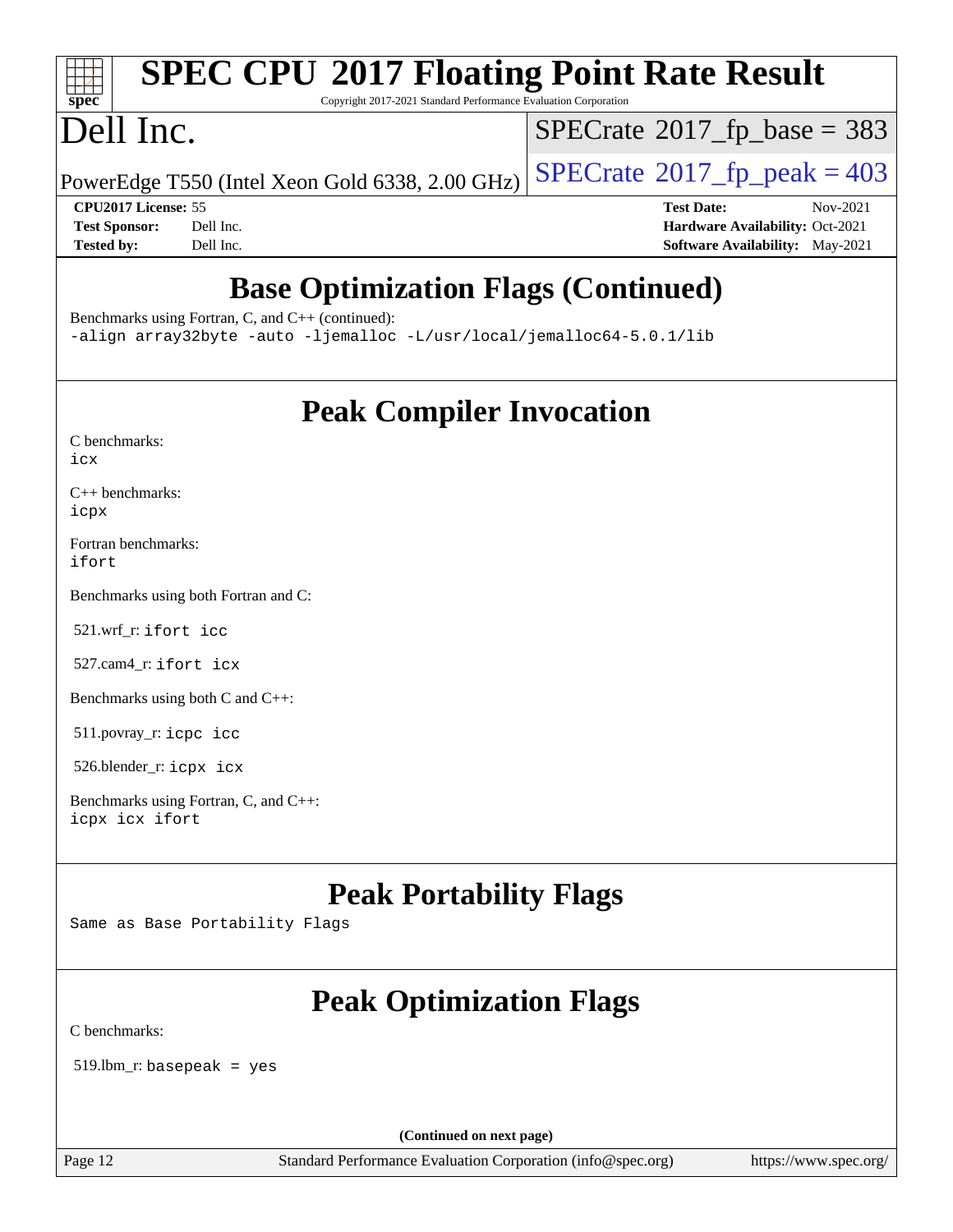### **[spec](http://www.spec.org/) [SPEC CPU](http://www.spec.org/auto/cpu2017/Docs/result-fields.html#SPECCPU2017FloatingPointRateResult)[2017 Floating Point Rate Result](http://www.spec.org/auto/cpu2017/Docs/result-fields.html#SPECCPU2017FloatingPointRateResult)** Copyright 2017-2021 Standard Performance Evaluation Corporation Dell Inc. PowerEdge T550 (Intel Xeon Gold 6338, 2.00 GHz)  $\left|$  [SPECrate](http://www.spec.org/auto/cpu2017/Docs/result-fields.html#SPECrate2017fppeak)<sup>®</sup>[2017\\_fp\\_peak = 4](http://www.spec.org/auto/cpu2017/Docs/result-fields.html#SPECrate2017fppeak)03  $SPECTate$ <sup>®</sup>[2017\\_fp\\_base =](http://www.spec.org/auto/cpu2017/Docs/result-fields.html#SPECrate2017fpbase) 383 **[CPU2017 License:](http://www.spec.org/auto/cpu2017/Docs/result-fields.html#CPU2017License)** 55 **[Test Date:](http://www.spec.org/auto/cpu2017/Docs/result-fields.html#TestDate)** Nov-2021 **[Test Sponsor:](http://www.spec.org/auto/cpu2017/Docs/result-fields.html#TestSponsor)** Dell Inc. **[Hardware Availability:](http://www.spec.org/auto/cpu2017/Docs/result-fields.html#HardwareAvailability)** Oct-2021 **[Tested by:](http://www.spec.org/auto/cpu2017/Docs/result-fields.html#Testedby)** Dell Inc. Dell Inc. **[Software Availability:](http://www.spec.org/auto/cpu2017/Docs/result-fields.html#SoftwareAvailability)** May-2021 **[Peak Optimization Flags \(Continued\)](http://www.spec.org/auto/cpu2017/Docs/result-fields.html#PeakOptimizationFlags)** 538.imagick\_r: basepeak = yes 544.nab\_r: [-w](http://www.spec.org/cpu2017/results/res2021q4/cpu2017-20211122-30207.flags.html#user_peakCCLD544_nab_r_supress_warning_66fb2c4e5c1dd10f38bdd29623979399e5ae75ae6e5453792d82ef66afed381df4a8602f92cac8d2ea0fffa7b93b4b1ccb9ecad4af01c9b2fe338b2082ae3859) [-std=c11](http://www.spec.org/cpu2017/results/res2021q4/cpu2017-20211122-30207.flags.html#user_peakCCLD544_nab_r_std-icc-std_0e1c27790398a4642dfca32ffe6c27b5796f9c2d2676156f2e42c9c44eaad0c049b1cdb667a270c34d979996257aeb8fc440bfb01818dbc9357bd9d174cb8524) [-m64](http://www.spec.org/cpu2017/results/res2021q4/cpu2017-20211122-30207.flags.html#user_peakCCLD544_nab_r_m64-icc) [-Wl,-z,muldefs](http://www.spec.org/cpu2017/results/res2021q4/cpu2017-20211122-30207.flags.html#user_peakEXTRA_LDFLAGS544_nab_r_link_force_multiple1_b4cbdb97b34bdee9ceefcfe54f4c8ea74255f0b02a4b23e853cdb0e18eb4525ac79b5a88067c842dd0ee6996c24547a27a4b99331201badda8798ef8a743f577) [-xCORE-AVX512](http://www.spec.org/cpu2017/results/res2021q4/cpu2017-20211122-30207.flags.html#user_peakCOPTIMIZE544_nab_r_f-xCORE-AVX512) [-flto](http://www.spec.org/cpu2017/results/res2021q4/cpu2017-20211122-30207.flags.html#user_peakCOPTIMIZE544_nab_r_f-flto) [-Ofast](http://www.spec.org/cpu2017/results/res2021q4/cpu2017-20211122-30207.flags.html#user_peakCOPTIMIZE544_nab_r_f-Ofast) [-qopt-mem-layout-trans=4](http://www.spec.org/cpu2017/results/res2021q4/cpu2017-20211122-30207.flags.html#user_peakCOPTIMIZE544_nab_r_f-qopt-mem-layout-trans_fa39e755916c150a61361b7846f310bcdf6f04e385ef281cadf3647acec3f0ae266d1a1d22d972a7087a248fd4e6ca390a3634700869573d231a252c784941a8) [-fimf-accuracy-bits=14:sqrt](http://www.spec.org/cpu2017/results/res2021q4/cpu2017-20211122-30207.flags.html#user_peakEXTRA_OPTIMIZE544_nab_r_f-imf-accuracy-bits_dec3764af0c61f52590ca8f859bc2b38948cb3a9f4bd45f959a8dd6743142ff5c0d5c89fdfba8d7c6d41a5122d7dc4d32797a5effd20a981baa30839b7373d7d) [-mbranches-within-32B-boundaries](http://www.spec.org/cpu2017/results/res2021q4/cpu2017-20211122-30207.flags.html#user_peakEXTRA_COPTIMIZE544_nab_r_f-mbranches-within-32B-boundaries) [-ljemalloc](http://www.spec.org/cpu2017/results/res2021q4/cpu2017-20211122-30207.flags.html#user_peakEXTRA_LIBS544_nab_r_jemalloc_link_lib_d1249b907c500fa1c0672f44f562e3d0f79738ae9e3c4a9c376d49f265a04b9c99b167ecedbf6711b3085be911c67ff61f150a17b3472be731631ba4d0471706) [-L/usr/local/jemalloc64-5.0.1/lib](http://www.spec.org/cpu2017/results/res2021q4/cpu2017-20211122-30207.flags.html#user_peakEXTRA_LIBS544_nab_r_jemalloc_link_path64_1_cc289568b1a6c0fd3b62c91b824c27fcb5af5e8098e6ad028160d21144ef1b8aef3170d2acf0bee98a8da324cfe4f67d0a3d0c4cc4673d993d694dc2a0df248b) [C++ benchmarks:](http://www.spec.org/auto/cpu2017/Docs/result-fields.html#CXXbenchmarks) 508.namd\_r: basepeak = yes 510.parest\_r: [-w](http://www.spec.org/cpu2017/results/res2021q4/cpu2017-20211122-30207.flags.html#user_peakCXXLD510_parest_r_supress_warning_66fb2c4e5c1dd10f38bdd29623979399e5ae75ae6e5453792d82ef66afed381df4a8602f92cac8d2ea0fffa7b93b4b1ccb9ecad4af01c9b2fe338b2082ae3859) [-m64](http://www.spec.org/cpu2017/results/res2021q4/cpu2017-20211122-30207.flags.html#user_peakCXXLD510_parest_r_m64-icc) [-Wl,-z,muldefs](http://www.spec.org/cpu2017/results/res2021q4/cpu2017-20211122-30207.flags.html#user_peakEXTRA_LDFLAGS510_parest_r_link_force_multiple1_b4cbdb97b34bdee9ceefcfe54f4c8ea74255f0b02a4b23e853cdb0e18eb4525ac79b5a88067c842dd0ee6996c24547a27a4b99331201badda8798ef8a743f577) [-xCORE-AVX512](http://www.spec.org/cpu2017/results/res2021q4/cpu2017-20211122-30207.flags.html#user_peakCXXOPTIMIZE510_parest_r_f-xCORE-AVX512) [-Ofast](http://www.spec.org/cpu2017/results/res2021q4/cpu2017-20211122-30207.flags.html#user_peakCXXOPTIMIZE510_parest_r_f-Ofast) [-ffast-math](http://www.spec.org/cpu2017/results/res2021q4/cpu2017-20211122-30207.flags.html#user_peakCXXOPTIMIZE510_parest_r_f-ffast-math) [-flto](http://www.spec.org/cpu2017/results/res2021q4/cpu2017-20211122-30207.flags.html#user_peakCXXOPTIMIZE510_parest_r_f-flto) [-mfpmath=sse](http://www.spec.org/cpu2017/results/res2021q4/cpu2017-20211122-30207.flags.html#user_peakCXXOPTIMIZE510_parest_r_f-mfpmath_70eb8fac26bde974f8ab713bc9086c5621c0b8d2f6c86f38af0bd7062540daf19db5f3a066d8c6684be05d84c9b6322eb3b5be6619d967835195b93d6c02afa1) [-funroll-loops](http://www.spec.org/cpu2017/results/res2021q4/cpu2017-20211122-30207.flags.html#user_peakCXXOPTIMIZE510_parest_r_f-funroll-loops) [-qopt-mem-layout-trans=4](http://www.spec.org/cpu2017/results/res2021q4/cpu2017-20211122-30207.flags.html#user_peakCXXOPTIMIZE510_parest_r_f-qopt-mem-layout-trans_fa39e755916c150a61361b7846f310bcdf6f04e385ef281cadf3647acec3f0ae266d1a1d22d972a7087a248fd4e6ca390a3634700869573d231a252c784941a8) [-mbranches-within-32B-boundaries](http://www.spec.org/cpu2017/results/res2021q4/cpu2017-20211122-30207.flags.html#user_peakEXTRA_CXXOPTIMIZE510_parest_r_f-mbranches-within-32B-boundaries) [-ljemalloc](http://www.spec.org/cpu2017/results/res2021q4/cpu2017-20211122-30207.flags.html#user_peakEXTRA_LIBS510_parest_r_jemalloc_link_lib_d1249b907c500fa1c0672f44f562e3d0f79738ae9e3c4a9c376d49f265a04b9c99b167ecedbf6711b3085be911c67ff61f150a17b3472be731631ba4d0471706) [-L/usr/local/jemalloc64-5.0.1/lib](http://www.spec.org/cpu2017/results/res2021q4/cpu2017-20211122-30207.flags.html#user_peakEXTRA_LIBS510_parest_r_jemalloc_link_path64_1_cc289568b1a6c0fd3b62c91b824c27fcb5af5e8098e6ad028160d21144ef1b8aef3170d2acf0bee98a8da324cfe4f67d0a3d0c4cc4673d993d694dc2a0df248b) [Fortran benchmarks](http://www.spec.org/auto/cpu2017/Docs/result-fields.html#Fortranbenchmarks): 503.bwaves\_r: [-w](http://www.spec.org/cpu2017/results/res2021q4/cpu2017-20211122-30207.flags.html#user_peakFCLD503_bwaves_r_supress_warning_66fb2c4e5c1dd10f38bdd29623979399e5ae75ae6e5453792d82ef66afed381df4a8602f92cac8d2ea0fffa7b93b4b1ccb9ecad4af01c9b2fe338b2082ae3859) [-m64](http://www.spec.org/cpu2017/results/res2021q4/cpu2017-20211122-30207.flags.html#user_peakFCLD503_bwaves_r_m64-icc) [-Wl,-z,muldefs](http://www.spec.org/cpu2017/results/res2021q4/cpu2017-20211122-30207.flags.html#user_peakEXTRA_LDFLAGS503_bwaves_r_link_force_multiple1_b4cbdb97b34bdee9ceefcfe54f4c8ea74255f0b02a4b23e853cdb0e18eb4525ac79b5a88067c842dd0ee6996c24547a27a4b99331201badda8798ef8a743f577) [-xCORE-AVX512](http://www.spec.org/cpu2017/results/res2021q4/cpu2017-20211122-30207.flags.html#user_peakFOPTIMIZE503_bwaves_r_f-xCORE-AVX512) [-O3](http://www.spec.org/cpu2017/results/res2021q4/cpu2017-20211122-30207.flags.html#user_peakFOPTIMIZE503_bwaves_r_f-O3) [-ipo](http://www.spec.org/cpu2017/results/res2021q4/cpu2017-20211122-30207.flags.html#user_peakFOPTIMIZE503_bwaves_r_f-ipo) [-no-prec-div](http://www.spec.org/cpu2017/results/res2021q4/cpu2017-20211122-30207.flags.html#user_peakFOPTIMIZE503_bwaves_r_f-no-prec-div) [-qopt-prefetch](http://www.spec.org/cpu2017/results/res2021q4/cpu2017-20211122-30207.flags.html#user_peakFOPTIMIZE503_bwaves_r_f-qopt-prefetch) [-ffinite-math-only](http://www.spec.org/cpu2017/results/res2021q4/cpu2017-20211122-30207.flags.html#user_peakFOPTIMIZE503_bwaves_r_f_finite_math_only_cb91587bd2077682c4b38af759c288ed7c732db004271a9512da14a4f8007909a5f1427ecbf1a0fb78ff2a814402c6114ac565ca162485bbcae155b5e4258871) [-qopt-multiple-gather-scatter-by-shuffles](http://www.spec.org/cpu2017/results/res2021q4/cpu2017-20211122-30207.flags.html#user_peakFOPTIMIZE503_bwaves_r_f-qopt-multiple-gather-scatter-by-shuffles) [-qopt-mem-layout-trans=4](http://www.spec.org/cpu2017/results/res2021q4/cpu2017-20211122-30207.flags.html#user_peakFOPTIMIZE503_bwaves_r_f-qopt-mem-layout-trans_fa39e755916c150a61361b7846f310bcdf6f04e385ef281cadf3647acec3f0ae266d1a1d22d972a7087a248fd4e6ca390a3634700869573d231a252c784941a8) [-nostandard-realloc-lhs](http://www.spec.org/cpu2017/results/res2021q4/cpu2017-20211122-30207.flags.html#user_peakEXTRA_FOPTIMIZE503_bwaves_r_f_2003_std_realloc_82b4557e90729c0f113870c07e44d33d6f5a304b4f63d4c15d2d0f1fab99f5daaed73bdb9275d9ae411527f28b936061aa8b9c8f2d63842963b95c9dd6426b8a) [-align array32byte](http://www.spec.org/cpu2017/results/res2021q4/cpu2017-20211122-30207.flags.html#user_peakEXTRA_FOPTIMIZE503_bwaves_r_align_array32byte_b982fe038af199962ba9a80c053b8342c548c85b40b8e86eb3cc33dee0d7986a4af373ac2d51c3f7cf710a18d62fdce2948f201cd044323541f22fc0fffc51b6) [-auto](http://www.spec.org/cpu2017/results/res2021q4/cpu2017-20211122-30207.flags.html#user_peakEXTRA_FOPTIMIZE503_bwaves_r_f-auto) [-mbranches-within-32B-boundaries](http://www.spec.org/cpu2017/results/res2021q4/cpu2017-20211122-30207.flags.html#user_peakEXTRA_FOPTIMIZE503_bwaves_r_f-mbranches-within-32B-boundaries) [-ljemalloc](http://www.spec.org/cpu2017/results/res2021q4/cpu2017-20211122-30207.flags.html#user_peakEXTRA_LIBS503_bwaves_r_jemalloc_link_lib_d1249b907c500fa1c0672f44f562e3d0f79738ae9e3c4a9c376d49f265a04b9c99b167ecedbf6711b3085be911c67ff61f150a17b3472be731631ba4d0471706) [-L/usr/local/jemalloc64-5.0.1/lib](http://www.spec.org/cpu2017/results/res2021q4/cpu2017-20211122-30207.flags.html#user_peakEXTRA_LIBS503_bwaves_r_jemalloc_link_path64_1_cc289568b1a6c0fd3b62c91b824c27fcb5af5e8098e6ad028160d21144ef1b8aef3170d2acf0bee98a8da324cfe4f67d0a3d0c4cc4673d993d694dc2a0df248b)  $549.$ fotonik $3d$ \_r: basepeak = yes 554.roms\_r: Same as 503.bwaves\_r [Benchmarks using both Fortran and C](http://www.spec.org/auto/cpu2017/Docs/result-fields.html#BenchmarksusingbothFortranandC):  $521.\text{wrf}_r$ :  $-\text{prof}-\text{gen}(pass 1)$   $-\text{prof}-\text{use}(pass 2)$   $-\text{xCORE}-\text{AVX}512$  [-O3](http://www.spec.org/cpu2017/results/res2021q4/cpu2017-20211122-30207.flags.html#user_peakCOPTIMIZE521_wrf_r_f-O3) [-ipo](http://www.spec.org/cpu2017/results/res2021q4/cpu2017-20211122-30207.flags.html#user_peakCOPTIMIZE521_wrf_r_f-ipo) [-no-prec-div](http://www.spec.org/cpu2017/results/res2021q4/cpu2017-20211122-30207.flags.html#user_peakCOPTIMIZE521_wrf_r_f-no-prec-div) [-qopt-prefetch](http://www.spec.org/cpu2017/results/res2021q4/cpu2017-20211122-30207.flags.html#user_peakCOPTIMIZE521_wrf_r_f-qopt-prefetch) [-ffinite-math-only](http://www.spec.org/cpu2017/results/res2021q4/cpu2017-20211122-30207.flags.html#user_peakCOPTIMIZE521_wrf_r_f_finite_math_only_cb91587bd2077682c4b38af759c288ed7c732db004271a9512da14a4f8007909a5f1427ecbf1a0fb78ff2a814402c6114ac565ca162485bbcae155b5e4258871) [-qopt-multiple-gather-scatter-by-shuffles](http://www.spec.org/cpu2017/results/res2021q4/cpu2017-20211122-30207.flags.html#user_peakCOPTIMIZE521_wrf_r_f-qopt-multiple-gather-scatter-by-shuffles) [-qopt-mem-layout-trans=4](http://www.spec.org/cpu2017/results/res2021q4/cpu2017-20211122-30207.flags.html#user_peakCOPTIMIZE521_wrf_r_f-qopt-mem-layout-trans_fa39e755916c150a61361b7846f310bcdf6f04e385ef281cadf3647acec3f0ae266d1a1d22d972a7087a248fd4e6ca390a3634700869573d231a252c784941a8) [-mbranches-within-32B-boundaries](http://www.spec.org/cpu2017/results/res2021q4/cpu2017-20211122-30207.flags.html#user_peakEXTRA_COPTIMIZEEXTRA_FOPTIMIZE521_wrf_r_f-mbranches-within-32B-boundaries) [-nostandard-realloc-lhs](http://www.spec.org/cpu2017/results/res2021q4/cpu2017-20211122-30207.flags.html#user_peakEXTRA_FOPTIMIZE521_wrf_r_f_2003_std_realloc_82b4557e90729c0f113870c07e44d33d6f5a304b4f63d4c15d2d0f1fab99f5daaed73bdb9275d9ae411527f28b936061aa8b9c8f2d63842963b95c9dd6426b8a) [-align array32byte](http://www.spec.org/cpu2017/results/res2021q4/cpu2017-20211122-30207.flags.html#user_peakEXTRA_FOPTIMIZE521_wrf_r_align_array32byte_b982fe038af199962ba9a80c053b8342c548c85b40b8e86eb3cc33dee0d7986a4af373ac2d51c3f7cf710a18d62fdce2948f201cd044323541f22fc0fffc51b6) [-auto](http://www.spec.org/cpu2017/results/res2021q4/cpu2017-20211122-30207.flags.html#user_peakEXTRA_FOPTIMIZE521_wrf_r_f-auto) [-L/usr/local/jemalloc64-5.0.1/lib](http://www.spec.org/cpu2017/results/res2021q4/cpu2017-20211122-30207.flags.html#user_peakEXTRA_LIBS521_wrf_r_jemalloc_link_path64_1_cc289568b1a6c0fd3b62c91b824c27fcb5af5e8098e6ad028160d21144ef1b8aef3170d2acf0bee98a8da324cfe4f67d0a3d0c4cc4673d993d694dc2a0df248b) [-ljemalloc](http://www.spec.org/cpu2017/results/res2021q4/cpu2017-20211122-30207.flags.html#user_peakEXTRA_LIBS521_wrf_r_jemalloc_link_lib_d1249b907c500fa1c0672f44f562e3d0f79738ae9e3c4a9c376d49f265a04b9c99b167ecedbf6711b3085be911c67ff61f150a17b3472be731631ba4d0471706)  $527.cam4_r:$  basepeak = yes [Benchmarks using both C and C++](http://www.spec.org/auto/cpu2017/Docs/result-fields.html#BenchmarksusingbothCandCXX): 511.povray\_r: [-prof-gen](http://www.spec.org/cpu2017/results/res2021q4/cpu2017-20211122-30207.flags.html#user_peakPASS1_CFLAGSPASS1_CXXFLAGSPASS1_LDFLAGS511_povray_r_prof_gen_5aa4926d6013ddb2a31985c654b3eb18169fc0c6952a63635c234f711e6e63dd76e94ad52365559451ec499a2cdb89e4dc58ba4c67ef54ca681ffbe1461d6b36)(pass 1) [-prof-use](http://www.spec.org/cpu2017/results/res2021q4/cpu2017-20211122-30207.flags.html#user_peakPASS2_CFLAGSPASS2_CXXFLAGSPASS2_LDFLAGS511_povray_r_prof_use_1a21ceae95f36a2b53c25747139a6c16ca95bd9def2a207b4f0849963b97e94f5260e30a0c64f4bb623698870e679ca08317ef8150905d41bd88c6f78df73f19)(pass 2) [-xCORE-AVX512](http://www.spec.org/cpu2017/results/res2021q4/cpu2017-20211122-30207.flags.html#user_peakCOPTIMIZECXXOPTIMIZE511_povray_r_f-xCORE-AVX512) [-O3](http://www.spec.org/cpu2017/results/res2021q4/cpu2017-20211122-30207.flags.html#user_peakCOPTIMIZECXXOPTIMIZE511_povray_r_f-O3) [-ipo](http://www.spec.org/cpu2017/results/res2021q4/cpu2017-20211122-30207.flags.html#user_peakCOPTIMIZECXXOPTIMIZE511_povray_r_f-ipo) [-no-prec-div](http://www.spec.org/cpu2017/results/res2021q4/cpu2017-20211122-30207.flags.html#user_peakCOPTIMIZECXXOPTIMIZE511_povray_r_f-no-prec-div) [-qopt-prefetch](http://www.spec.org/cpu2017/results/res2021q4/cpu2017-20211122-30207.flags.html#user_peakCOPTIMIZECXXOPTIMIZE511_povray_r_f-qopt-prefetch) [-ffinite-math-only](http://www.spec.org/cpu2017/results/res2021q4/cpu2017-20211122-30207.flags.html#user_peakCOPTIMIZECXXOPTIMIZE511_povray_r_f_finite_math_only_cb91587bd2077682c4b38af759c288ed7c732db004271a9512da14a4f8007909a5f1427ecbf1a0fb78ff2a814402c6114ac565ca162485bbcae155b5e4258871) [-qopt-multiple-gather-scatter-by-shuffles](http://www.spec.org/cpu2017/results/res2021q4/cpu2017-20211122-30207.flags.html#user_peakCOPTIMIZECXXOPTIMIZE511_povray_r_f-qopt-multiple-gather-scatter-by-shuffles) **(Continued on next page)**